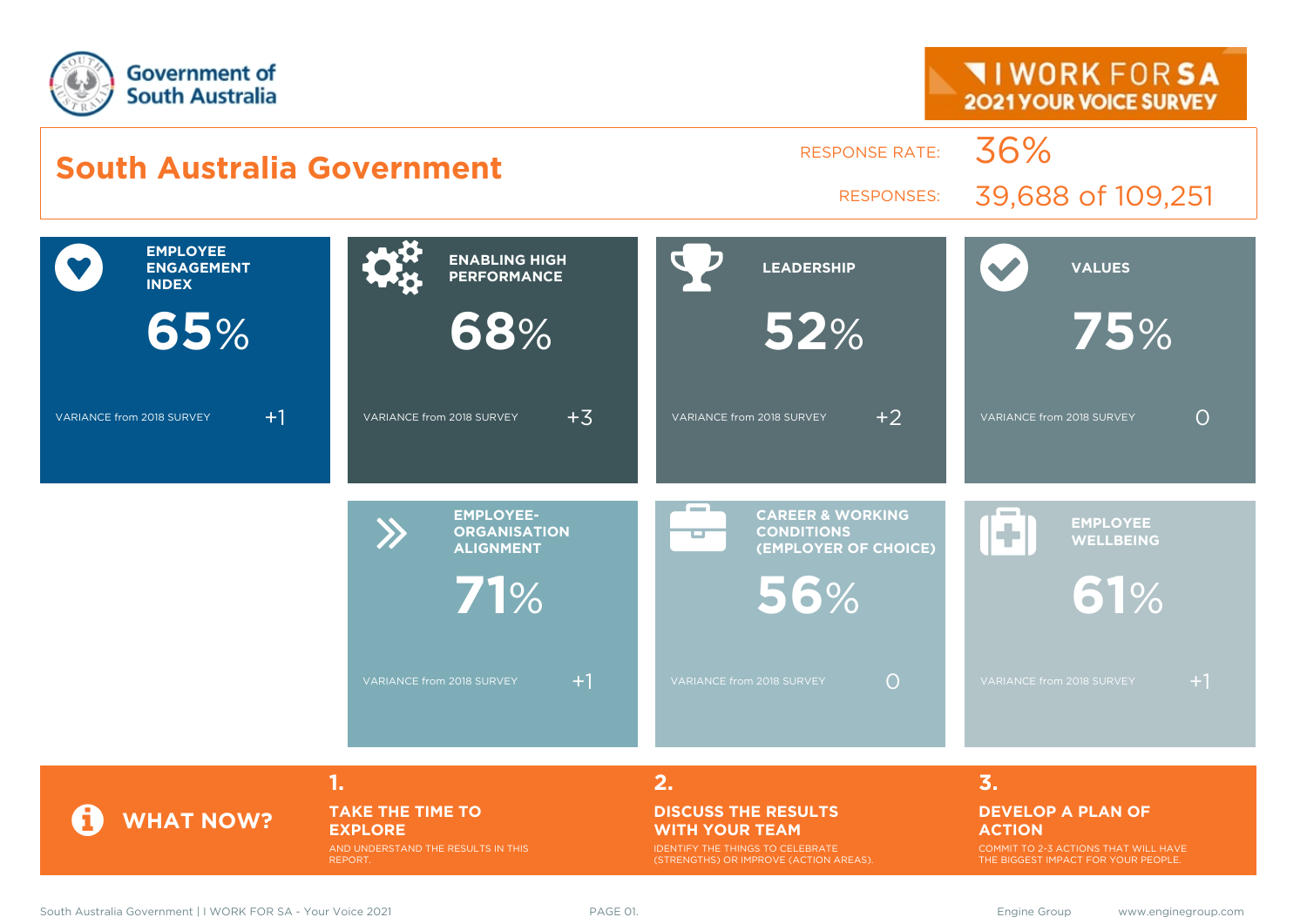#### **TIPS & SUGGESTIONS**

#### **UNDERSTANDING YOUR REPORT AND GETTING TO ACTION!**

THE SCORES ON THE FRONT PAGE GIVE YOU SOME SUMMARY INFORMATION. FIRST TAKE THE TIME TO FULLY UNDERSTAND THIS REPORT BEFORE SHARING WITH OTHERS.

# **01.**

**Take the time to digest the scores and identify the areas where you are performing well.**

These will tend to be high scores which are notably above any comparative scores. These should be celebrated. Share the good news with employees.

WHAT IS YOUR RESPONSE RATE? IF HIGH, THE RESULTS WILL BE REPRESENTATIVE OF THE VIEWS OF YOUR COLLEAGUES. IF LOW (<20%) TAKE CARE WHEN INTERPRETING THE RESULTS. ENCOURAGE ALL COLLEAGUES TO HELP WITH ACTION PLANNING AND HOPEFULLY THIS WILL ENCOURAGE THEM TO COMPLETE THE SURVEY NEXT TIME.

HOW DO YOUR SCORES COMPARE TO THE AVAILABLE COMPARISONS?

**ARE THERE ANY SCORES THAT ARE UNEXPECTED?**

#### **Identify areas that need improvement. 02.**

These will be the lower scores, and/or those which are scoring notably below your comparators. Discuss these areas with your colleagues in focus groups or one-to-one discussions. Gather their thoughts and solutions before deciding actions to take.

#### Review the high neutral responses (lots of employees ticking 'neither agree nor disag **employees ticking 'neither agree nor disagree')**

them to a positive frame of mind.

Ask your colleagues about their views to find out what is causing this uncertainty. More communication and involvement may help to shift

**04.**

**Consider what actions could be taken which will have the greatest impact on employee engagement.**

It may be helpful to discuss with your manager or other colleagues (your peers, HR, subject matter experts) to share ideas before developing plans for action.

There are lots of websites of ideas and case studies to give you further inspiration and top tips.

Some actions may be 'quick wins' and short term. However, in most instances, you will need to think Some actions may be 'quick wins'<br>and short term. However, in most<br>instances, you will need to think<br>longer term.

**What do you want employees to be saying about their working lives in the future?**

**What should be put in place to achieve this?**

The 'All questions' pages show every question asked in positively (strongly agree + agree), neutrally (neither agree nor disagree) or negatively (disagree + strongly disagree). Look at how your positive score compares to your parent unit, and your last survey's results.

**Is there room for** 

Is there room for<br>improvement?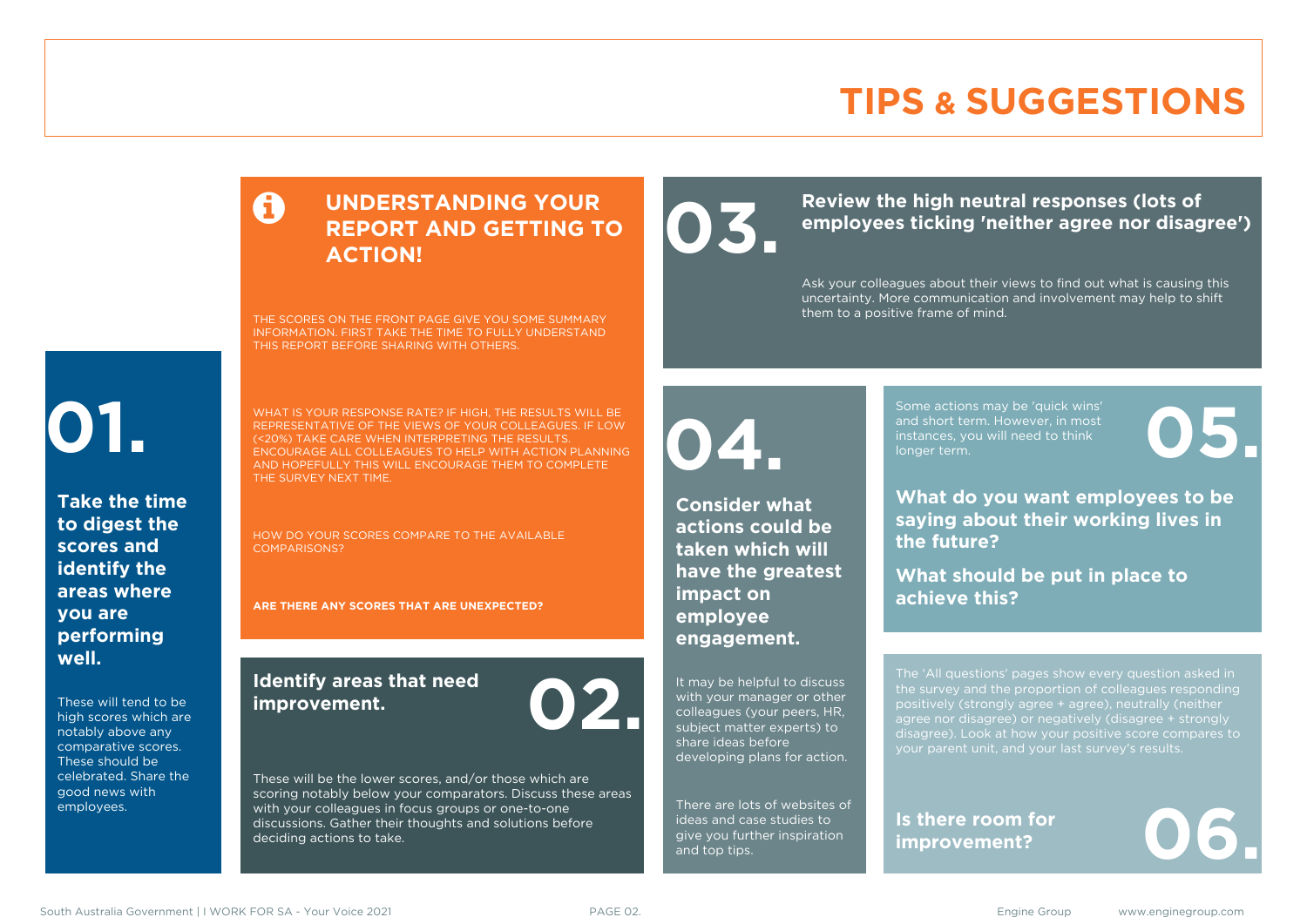#### **WHAT'S NEXT**

#### A

#### **WHAT'S NEXT?**

SHARE RESULTS WITH YOUR PEOPLE.

SPEND TIME EXPLORING THE DRIVERS BEHIND THE SCORES WITH YOUR PEOPLE.

DISCUSS WITH THEM WHAT ACTIONS THEY FEEL SHOULD BE TAKEN WHICH WILL HAVE THE GREATEST IMPACT ON EMPLOYEE ENGAGEMENT.

AGREE ON A SMALL NUMBER OF IMPACTFUL ACTIONS.

AGREE HOW YOU WILL MEASURE THAT ACTIONS HAVE BEEN SUCCESSFUL.

**COMMUNICATE** PROGRESS AGAINST YOUR ACTIONS.



**of employees replied favourably to:**

**'I believe action will be taken on the results from this survey by the sector.'**

VARIANCE FROM 2018 SURVEY

 $+6$ 





**2018 SURVEY**

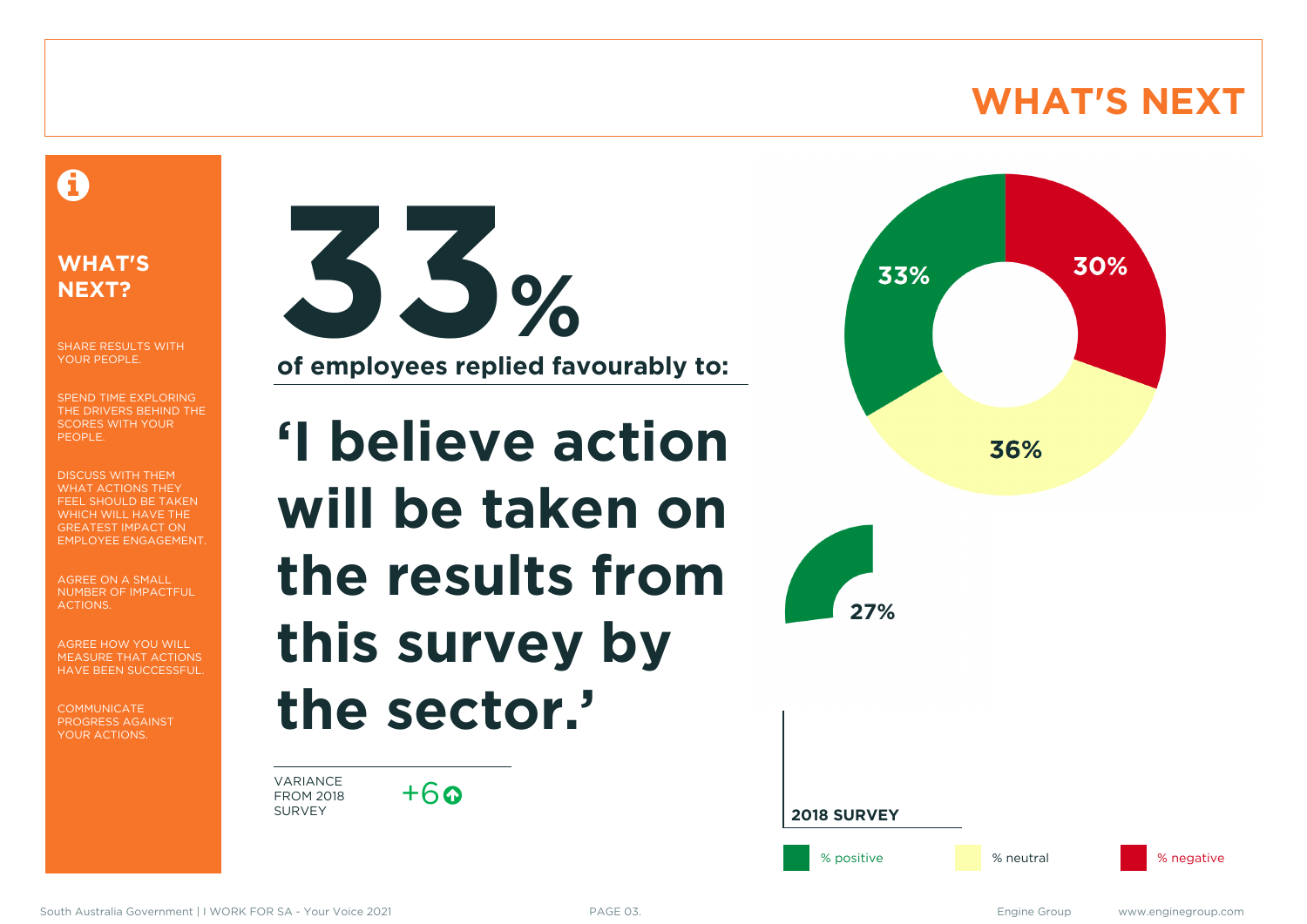#### **HEADLINE SCORES**

**HIGHEST POSITIVE SCORING QUESTIONS % POSITIVE Q11b.** I understand what is expected of me to do well in my role **88**% **Q11g.** I understand how my work contributes to my agency's objectives **86**% **Q11m.** I am happy to go the 'extra mile' at work when required **85**% **Q12b.** The people in my workgroup behave in an accepting manner towards people from diverse backgrounds **84**% **Q12e.** People in my workgroup are committed to workplace safety **83**% **HIGHEST NEUTRAL SCORING QUESTIONS % NEUTRAL Q16h.** I am confident in relating my agency's Reconciliation Action Plan to my work **43**% **Q28.** I believe action will be taken on the results from this survey by the sector **36**% **Q15f.** Senior managers promote collaboration between my agency and other agencies or organisations we work with **35**% **Q29.** I believe action will be taken on the results from this survey by my agency **32**% **Q16i.** I am satisfied with the cultural learning opportunities within my agency **32**% **HIGHEST NEGATIVE SCORING QUESTIONS % NEGATIVE Q17c.** I feel the level of stress in my job is appropriate **36**% **Q29.** I believe action will be taken on the results from this survey by my agency **33**% **Q11h.** I think it is safe to speak up and challenge the way things are done in this agency **32**% **Q15d.** I feel senior managers in my agency actively engage with employees **32**% **Q28.** I believe action will be taken on the results from this survey by the sector **30**% \*Note: Agency specific questions have been excluded from the above rankings. **A** FIND YOUR **HIGHEST SCORES THESE QUESTIONS ARE YOUR HIGHEST SCORING.** WHAT ARE EMPLOYEES MOST POSITIVE ABOUT? **(STRENGTHS)** WHAT ARE EMPLOYEES MOST NEUTRAL ABOUT? WHERE A LOT OF EMPLOYEES ARE RESPONDING 'NEITHER AGREE NOR DISAGREE' (% NEUTRAL), THIS MAY INDICATE MIXED VIEWS OR INCONSISTENT **EXPERIENCES (AREAS OF POTENTIAL)** WHAT ARE EMPLOYEES MOST NEGATIVE ABOUT? **(AREAS OF CONCERN)** South Australia Government | I WORK FOR SA - Your Voice 2021 **PAGE 04.** PAGE 04. Engine Group www.enginegroup.com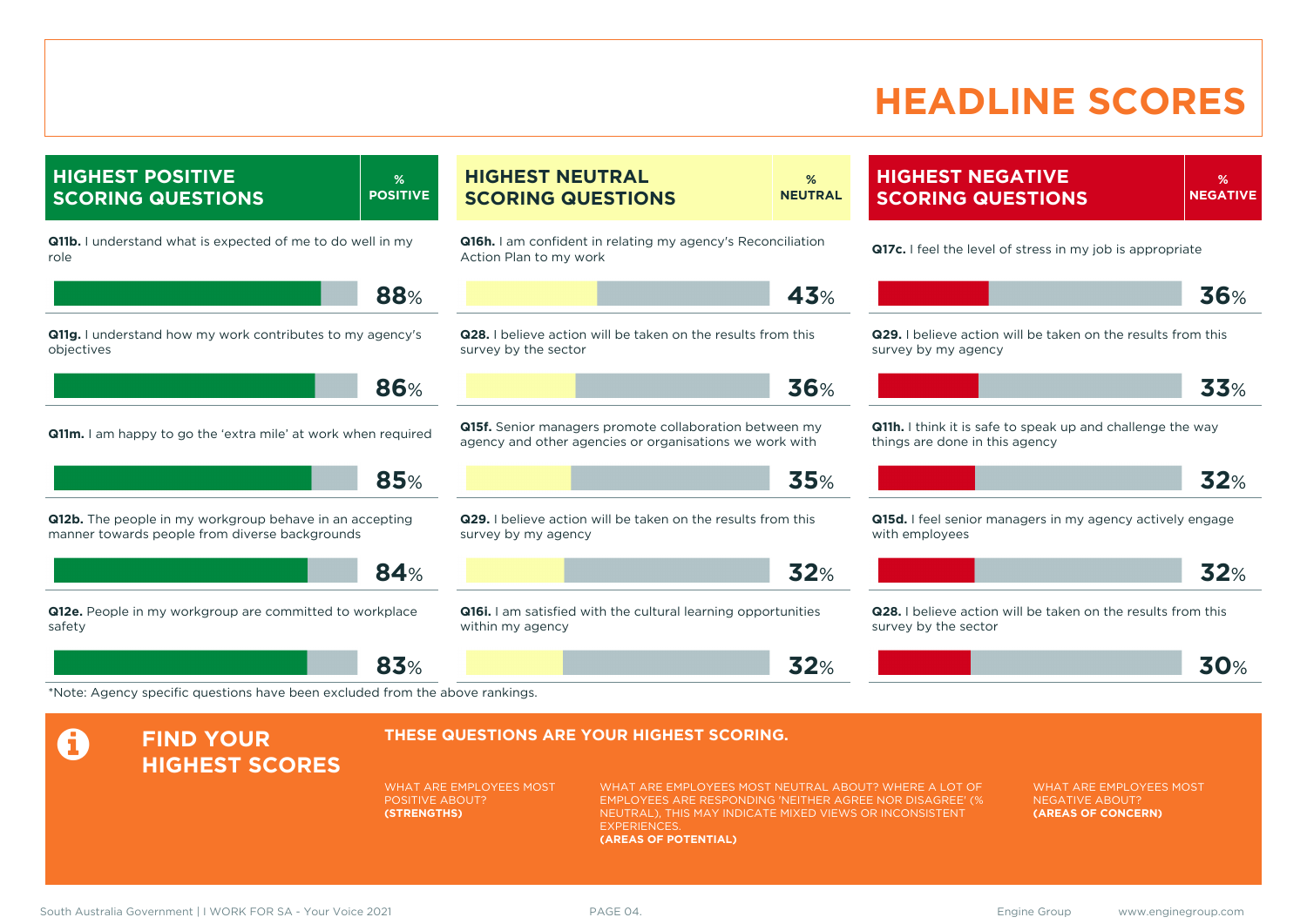#### **EMPLOYEE ENGAGEMENT**

0

#### **HOW ENGAGED IS YOUR TEAM?**

THESE RESULTS PROVIDE A MEASURE OF ENGAGEMENT FOR YOUR TEAM.

THE ENGAGEMENT SCORE TELLS US THE EXTENT TO WHICH YOUR PEOPLE ARE PROUD TO WORK HERE, WOULD RECOMMEND IT, INTEND TO STAY, AND STRIVE TO GO ABOVE AND BEYOND (SAY, STAY AND STRIVE).

THERE'S A LOT OF EVIDENCE TO SHOW A STRONG LINK BETWEEN ENGAGED COLLEAGUES AND IMPROVED BUSINESS PERFORMANCE.

|               | <b>YOUR</b><br><b>EMPLOYEE</b><br><b>ENGAGEMENT</b><br><b>SCORE</b> | $\bullet$ |    | <b>RESPONSE SCALE</b> |                 | %<br><b>POSITIVE</b> | <b>VARIANCE</b><br><b>FROM</b><br>2018<br><b>SURVEY</b><br>$+1$ |
|---------------|---------------------------------------------------------------------|-----------|----|-----------------------|-----------------|----------------------|-----------------------------------------------------------------|
| <b>SAY</b>    | Q27d. Iam proud to tell others I work for my agency                 |           | 26 | 41                    | 22              | <b>67%</b>           | $+1$                                                            |
|               | Q27e. I would recommend my agency as a good place to work           |           | 21 | 37                    | 26<br>10        | 57%                  | $-4$                                                            |
| <b>STAY</b>   | Q27b. I feel a strong personal attachment to my agency              |           | 20 | 42                    | 24<br><b>10</b> | <b>62%</b>           | $+3$                                                            |
| <b>STRIVE</b> | Q27a. My agency really inspires me to do the best work every day    |           | 15 | 41                    | 28<br>12        | <b>56%</b>           | $+7$ $\odot$                                                    |
|               | Q27c. My agency motivates me to help it achieve its objectives      |           | 14 | 39                    | 30<br>12        | <b>53%</b>           | $+1$                                                            |



**KEY**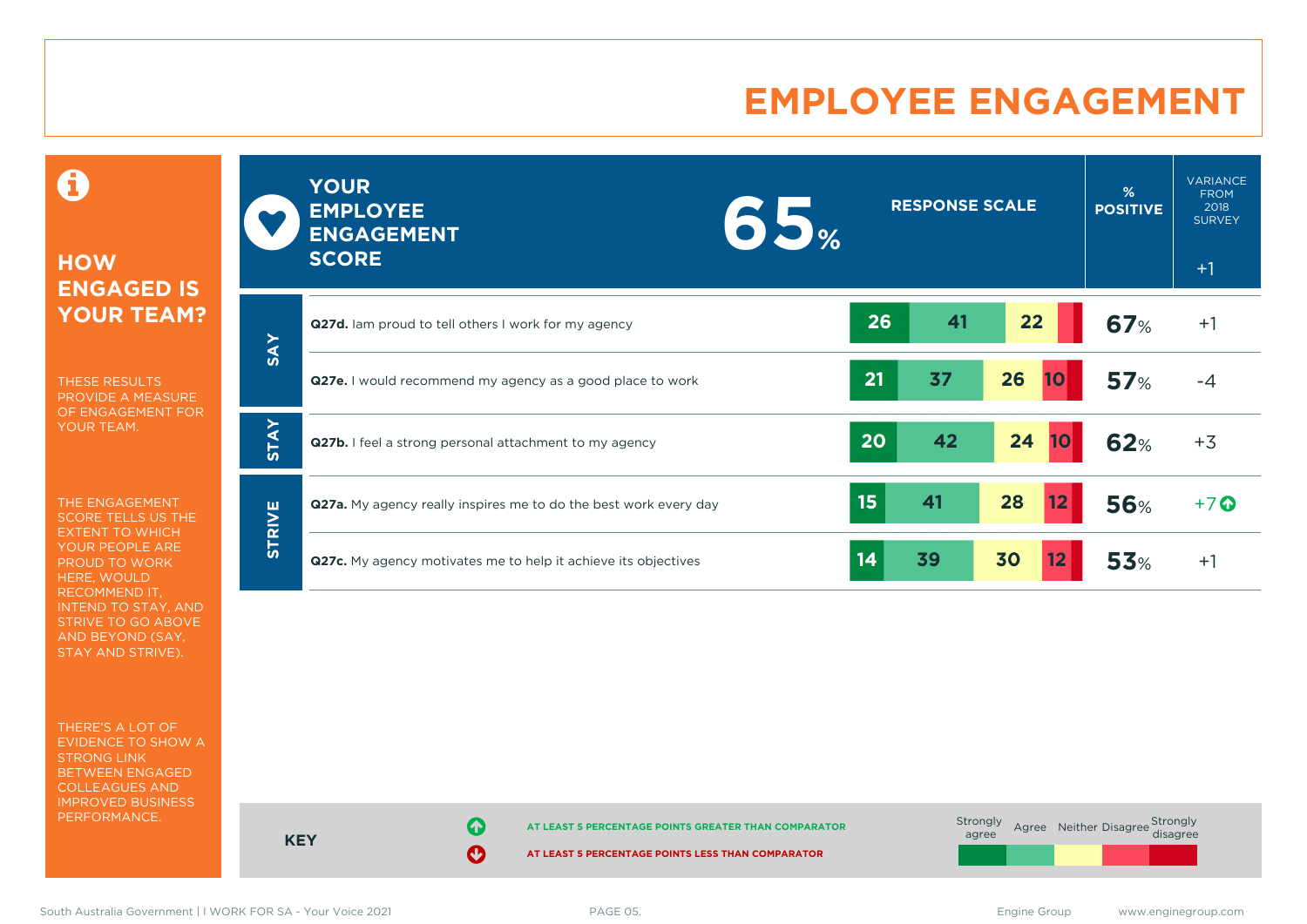# **KEY QUESTIONS TO FOCUS ON**

|                                                                                                                                                                                                                                     | AT LEAST 5 PERCENTAGE<br>AT LEAST 5 PERCENTAGE POINTS<br>$\blacklozenge$<br><b>POINTS LESS THAN</b><br><b>GREATER THAN COMPARATOR</b><br><b>COMPARATOR</b> | %<br><b>POSITIVE</b> | <b>VARIANCE</b><br><b>FROM</b><br>2018<br><b>SURVEY</b> |
|-------------------------------------------------------------------------------------------------------------------------------------------------------------------------------------------------------------------------------------|------------------------------------------------------------------------------------------------------------------------------------------------------------|----------------------|---------------------------------------------------------|
| <b>WHAT TO</b><br><b>FOCUS ON?</b>                                                                                                                                                                                                  | <b>Q16b.</b> My agency focuses on improving the work we do                                                                                                 | 65%                  | $-2$                                                    |
| THESE QUESTIONS HAVE<br>BEEN IDENTIFIED THROUGH<br>STATISTICAL ANALYSIS AS<br>HAVING THE STRONGEST<br><b>INFLUENCE ON YOUR</b><br><b>EMPLOYEE ENGAGEMENT</b><br><b>SCORE.</b>                                                       | <b>Q11h.</b> I think it is safe to speak up and challenge the way things are done<br>in this agency                                                        | 48%                  | $+1$                                                    |
| IF YOU FOCUS ON<br><b>IMPROVING THE LOWER</b><br><b>SCORING QUESTIONS AND</b><br><b>MAINTAINING THE HIGHER</b><br><b>SCORING QUESTIONS, IT</b><br><b>WILL HAVE THE BIGGEST</b><br><b>IMPACT ON YOUR</b><br><b>ENGAGEMENT SCORE.</b> | <b>Q11c.</b> I believe strongly in the purpose and objectives of my agency                                                                                 | <b>80%</b>           | $+1$                                                    |
| SEE APPENDIX A -<br>METHODOLOGY FOR MORE<br><b>INFORMATION ON HOW</b><br><b>THIS STATISTICAL</b><br>ANALYSIS WAS DONE.                                                                                                              | <b>Q11e.</b> The work processes we have in place allow me to be as productive<br>as possible                                                               | 51%                  | $+2$                                                    |
| DEVELOP ACTIONS AND<br><b>ACTIVITIES TO ADDRESS</b><br>THESE QUESTIONS TO<br><b>IMPROVE THE EXPERIENCE</b><br><b>EMPLOYEES HAVE AT</b><br><b>WORK AND DRIVE HIGHER</b><br>PERFORMANCE.                                              | <b>Q20b.</b> In my workgroup our everyday actions are guided by the Public<br><b>Sector Values</b>                                                         | 65%                  |                                                         |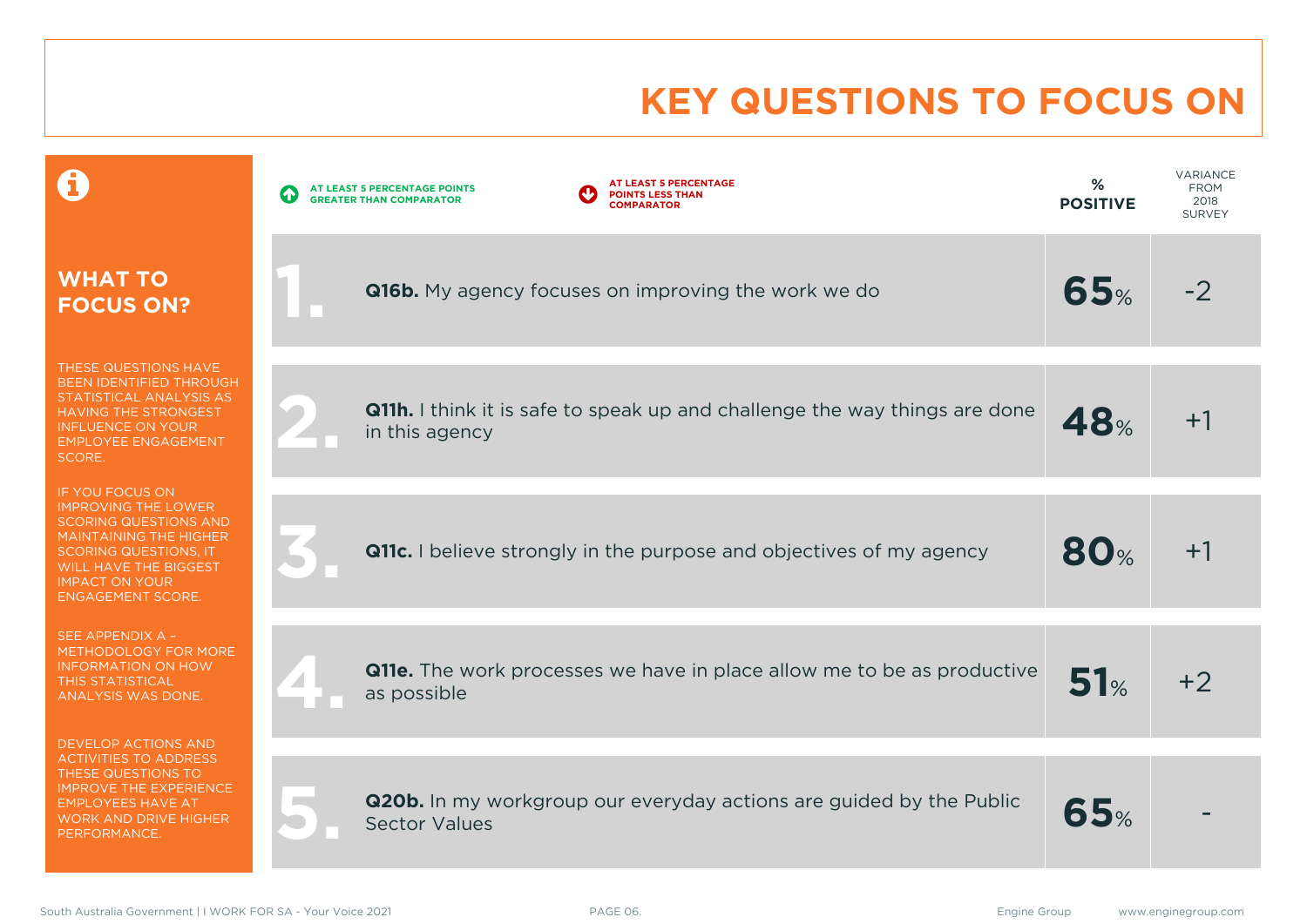### **ENABLING HIGH PERFORMANCE**

#### 0

#### **EXPLORE THE QUESTIONS MAKING UP EACH INDEX**

THE HIGH PERFORMANCE INDEX MEASURES THE EXTENT TO WHICH MANAGERS ENABLE HIGH PERFORMANCE WITHIN TEAMS THROUGH IDEAS GENERATION, RECOGNITION, **PERFORMANCE** MANAGEMENT, FEEDBACK AND BEHAVIOURS.

THE WAY MANAGERS INTERACT WITH TEAM MEMBERS HAS A BIG IMPACT ON INDIVIDUAL AND TEAM PERFORMANCE.

WHAT IS WORKING WELL?

WHAT AREAS DO YOU NEED TO FOCUS ON?

| <b>ENABLING HIGH PERFORMANCE</b><br>00%                                                                                          |    | <b>RESPONSE SCALE</b> |          | %<br><b>POSITIVE</b> | <b>FROM</b><br>2018<br><b>SURVEY</b> |
|----------------------------------------------------------------------------------------------------------------------------------|----|-----------------------|----------|----------------------|--------------------------------------|
|                                                                                                                                  |    |                       |          |                      | $+3$                                 |
| Q13a. My manager encourages us to come up with new or better ways of doing<br>things                                             | 28 | 40                    | 17       | <b>69%</b>           | $+3$                                 |
| Q13b. My manager listens to what I have to say                                                                                   | 34 | 40                    | 13B      | 74%                  | $+2$                                 |
| Q13c. My manager treats me with respect                                                                                          | 40 | 40                    | 11       | <b>80%</b>           | $+2$                                 |
| Q13d. My manager gives me responsibility and holds me to account for what I deliver                                              | 35 | 47                    | 12       | 81%                  | $+2$                                 |
| Q13e. I have confidence in the decisions my manager makes                                                                        | 31 | 37                    | 17<br>8  | 68%                  | $+3$                                 |
| <b>Q13f.</b> My manager recognises and acknowledges when I have done my job well                                                 | 31 | 37                    | 17<br>9  | <b>69%</b>           | $+3$                                 |
| Q14b. In the last 12 months I received useful feedback on my work to enable me to<br>deliver required results                    | 21 | 44                    | 19       | 65%                  | +4                                   |
| Q14c. My performance is assessed against clear criteria                                                                          | 16 | 41                    | 25<br>12 | 57%                  | $+3$                                 |
| <b>Q14d.</b> Learning and development activities I have completed in the past 12 months<br>have helped to improve my performance | 17 | 38                    | 28       | <b>55%</b>           | $+2$                                 |
|                                                                                                                                  |    |                       |          |                      |                                      |
|                                                                                                                                  |    | Stronaly              |          |                      | Stronaly                             |

**KEY**

**AT LEAST 5 PERCENTAGE POINTS GREATER THAN COMPARATOR** 

**AT LEAST 5 PERCENTAGE POINTS LESS THAN COMPARATOR** 

**Strongly** agree Agree Neither Disagree Strongly<br>disagree

VARIANCE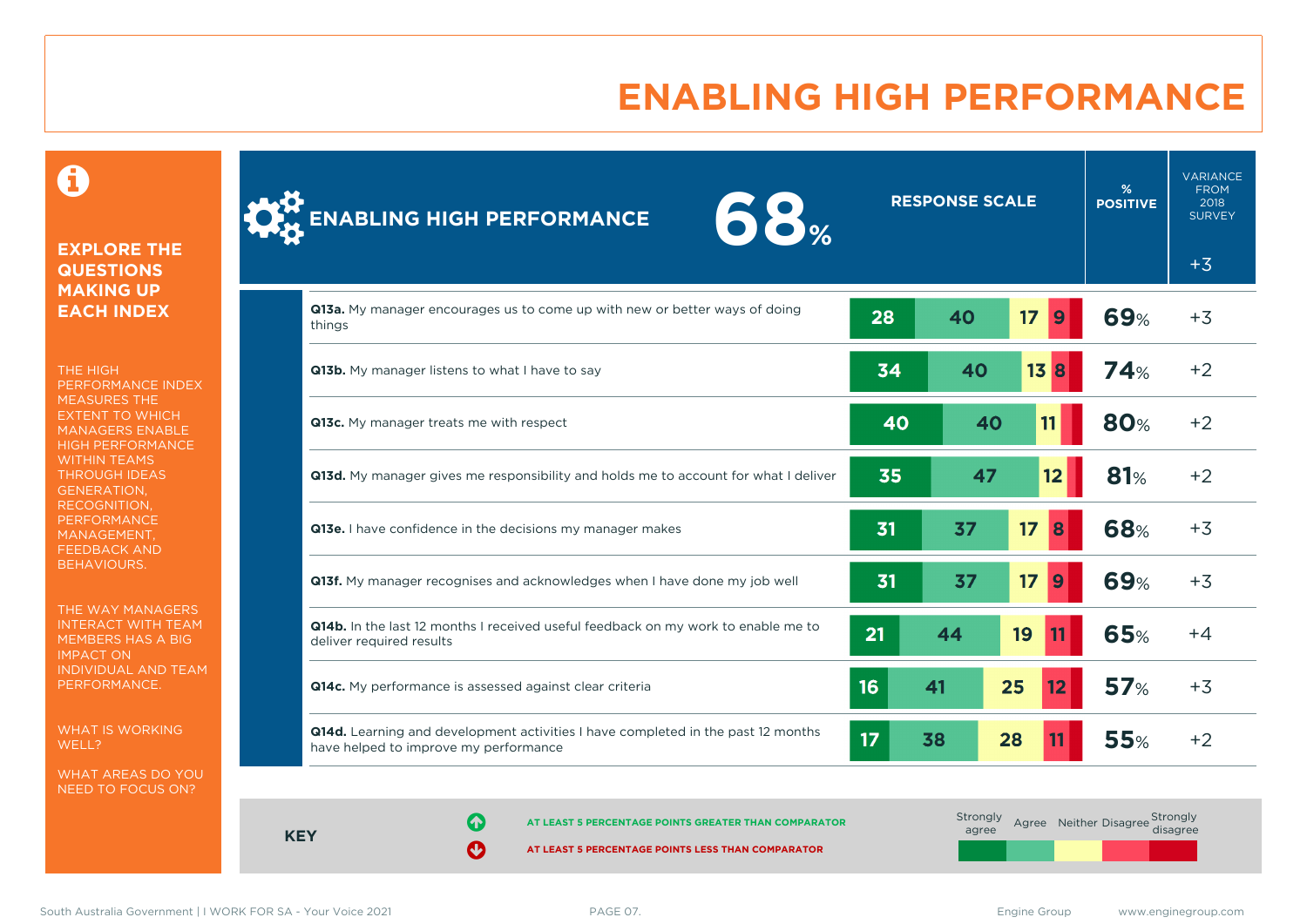### **ENABLING HIGH PERFORMANCE**



A

THE HIGH PERFORMANCE INDEX MEASURES THE EXTENT TO WHICH MANAGERS ENABLE HIGH PERFORMANCE WITHIN TEAMS THROUGH IDEAS GENERATION, RECOGNITION, PERFORMANCE MANAGEMENT, FEEDBACK AND BEHAVIOURS.

THE WAY MANAGERS INTERACT WITH TEAM MEMBERS HAS A BIG IMPACT ON INDIVIDUAL AND TEAM PERFORMANCE.

WHAT IS WORKING WFLL?

WHAT AREAS DO YOU NEED TO FOCUS ON?





South Australia Government | I WORK FOR SA - Your Voice 2021 **PAGE 08.** PAGE 08. Engine Group www.enginegroup.com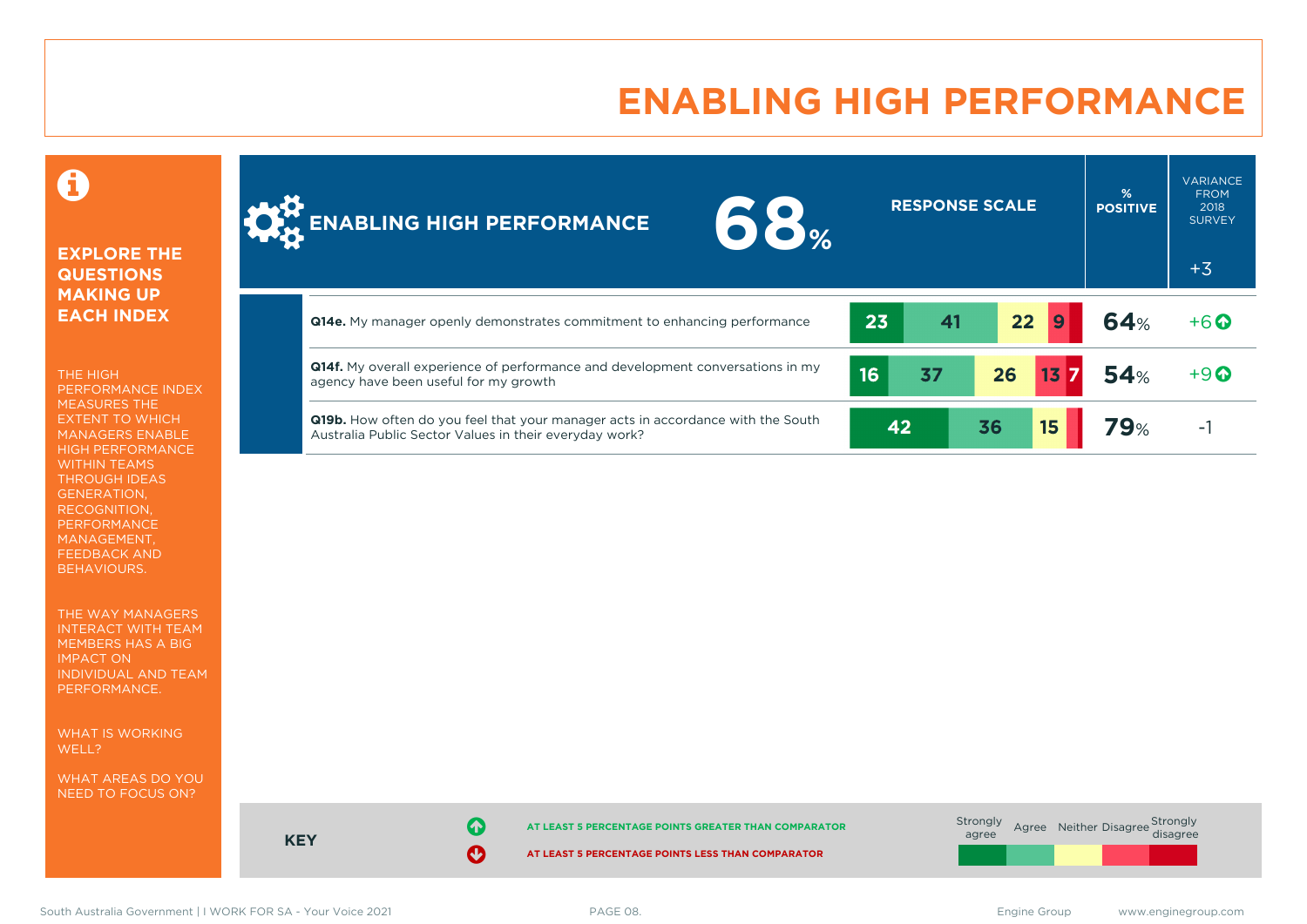### **LEADERSHIP**

 $\mathbf \Omega$ 

#### **EXPLORE THE QUESTIONS MAKING UP EACH INDEX**

THE LEADERSHIP INDEX MEASURES PERCEPTIONS OF HOW EFFECTIVELY SENIOR LEADERS (IE. EXECUTIVES AND **EXECUTIVE** DIRECTORS) COMMUNICATE THEIR VISION FOR THE AGENCY, ENABLE ADVANCEMENT AND AND INSPIRE THEIR PEOPLE THROUGH THEIR ACTIONS AND BEHAVIOURS.

LOOK AT HOW YOUR POSITIVE SCORE COMPARES TO THE AVAILABLE COMPARISONS.

| <b>RESPONSE SCALE</b><br>52%<br><b>LEADERSHIP</b>                                                                                                             |                 |    |    | %<br><b>POSITIVE</b> | <b>VARIANCE</b><br><b>FROM</b><br>2018<br><b>SURVEY</b> |               |
|---------------------------------------------------------------------------------------------------------------------------------------------------------------|-----------------|----|----|----------------------|---------------------------------------------------------|---------------|
|                                                                                                                                                               |                 |    |    |                      |                                                         | $+2$          |
| <b>Q15a.</b> I believe senior managers provide clear direction for the future of the agency                                                                   | 12 <sub>2</sub> | 35 | 26 | 17<br>9              | 47%                                                     | $+5$ $\odot$  |
| <b>Q15b.</b> I feel that senior managers effectively lead and manage change                                                                                   | 11              | 33 | 27 | 18<br>11             | 44%                                                     | $+5$ $\Omega$ |
| Q15c. I feel that senior managers model the behaviours expected of employees                                                                                  | 14              | 36 | 26 | 14                   | 49%                                                     | $+4$          |
| <b>Q15e.</b> Senior managers in my agency are genuinely supportive of career<br>advancement of women                                                          | 21              | 36 |    | 32                   | 57%                                                     | $+2$          |
| <b>Q15f.</b> Senior managers promote collaboration between my agency and other<br>agencies or organisations we work with                                      | 14              | 36 | 35 | 9                    | 51%                                                     | $-1$          |
| Q15g. I feel that senior managers keep employees informed about what's going on                                                                               | 12              | 34 | 25 | 17<br>13             | 45%                                                     | $+4$          |
| Q16b. My agency focuses on improving the work we do                                                                                                           | 16              | 48 |    | 22<br>10             | 65%                                                     | $-2$          |
| Q16f. In my agency, recruitment and promotion decisions are fair                                                                                              | 12              | 33 | 30 | 15<br>11             | 45%                                                     | $+6$ $\Omega$ |
| Q19c. How often do you feel that the senior leaders in your agency act in accordance<br>with the South Australia Public Sector Values in their everyday work? | 27              | 37 |    | 24<br>9              | 64%                                                     | -50           |

**KEY**

**AT LEAST 5 PERCENTAGE POINTS GREATER THAN COMPARATOR** 

**AT LEAST 5 PERCENTAGE POINTS LESS THAN COMPARATOR** 

| Strongly<br>agree | Agree Neither Disagree Strongly |  |
|-------------------|---------------------------------|--|
|                   |                                 |  |

South Australia Government | I WORK FOR SA - Your Voice 2021 **PAGE 09.** PAGE 09. Engine Group www.enginegroup.com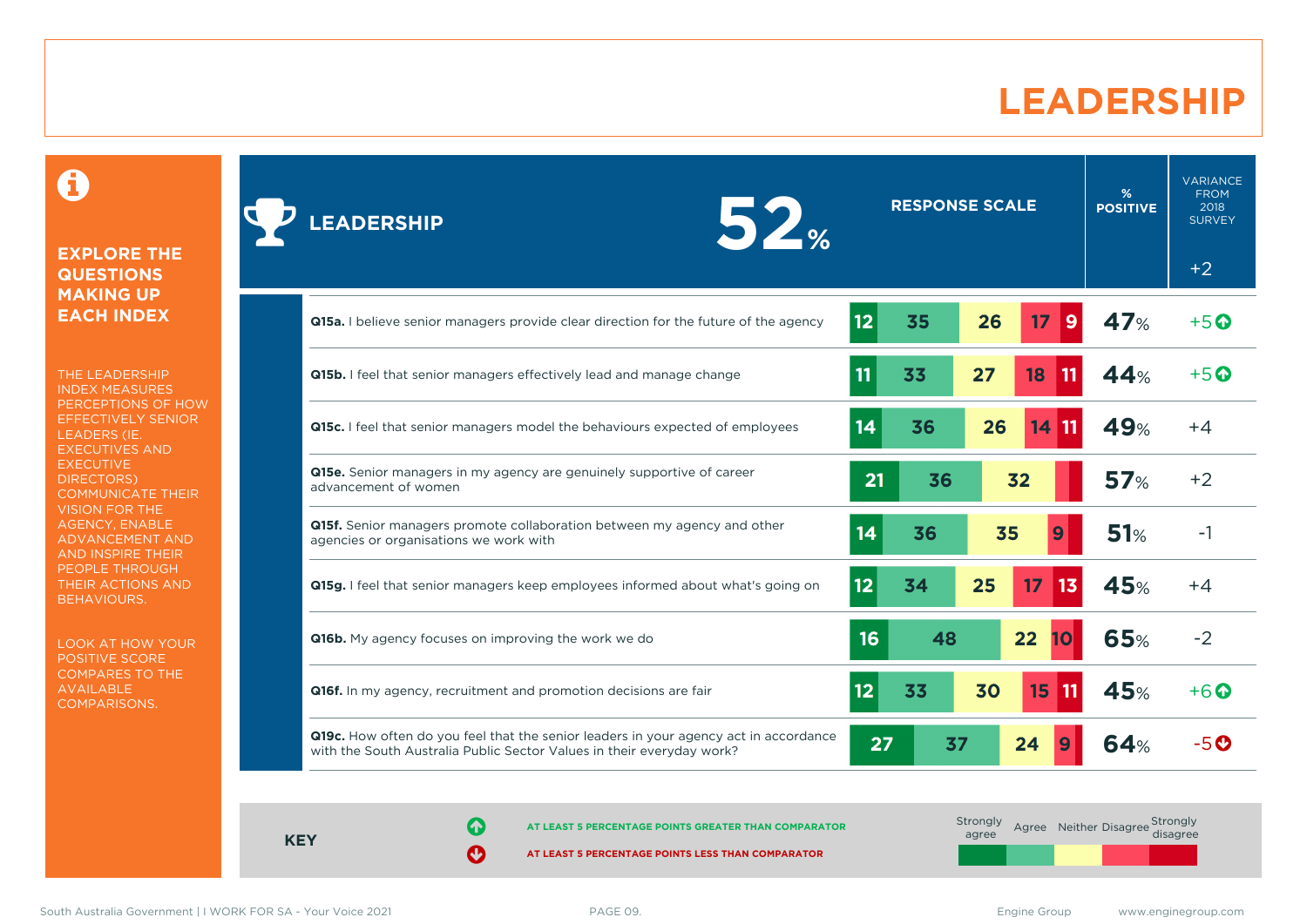## **VALUES**

#### 0

#### **EXPLORE THE QUESTIONS MAKING UP EACH INDEX**

THE VALUES INDEX MEASURES THE EXTENT TO WHICH WE DEMONSTRATE THE SOUTH AUSTRALIAN PUBLIC SECTOR VALUES IN OUR DAY-TO-DAY WORK AND **WHEN** COLLABORATING WITH OTHERS.

THE SA PUBLIC SECTOR VALUES HAVE BEEN DEVELOPED TO MAKE IT EASIER FOR THE SECTOR TO WORK TOGETHER BY SETTING A CONSISTENT SET OF BEHAVIOURS AND PRACTICES FOR ALL EMPLOYEES.

| 75%<br><b>VALUES</b>                                                                                                                               | <b>RESPONSE SCALE</b>       | $\frac{9}{6}$<br><b>POSITIVE</b> | <b>VARIANCE</b><br><b>FROM</b><br>2018<br><b>SURVEY</b><br>$\circ$ |
|----------------------------------------------------------------------------------------------------------------------------------------------------|-----------------------------|----------------------------------|--------------------------------------------------------------------|
| <b>Q12a.</b> People in my workgroup treat each other with respect                                                                                  | 46<br>13<br>28<br>9         | 74%                              | $+2$                                                               |
| <b>Q12b.</b> The people in my workgroup behave in an accepting manner towards people<br>from diverse backgrounds                                   | 35<br>49<br>10              | 84%                              | $+1$                                                               |
| Q12c. People in my workgroup are honest, open and transparent in their dealings with<br>each other                                                 | 22<br>42<br>19<br>12        | 64%                              | $+2$                                                               |
| Q12e. People in my workgroup are committed to workplace safety                                                                                     | 30<br>54<br>12 <sub>2</sub> | 83%                              | -1                                                                 |
| <b>Q12f.</b> People in my workgroup work effectively with other workgroups in my agency<br>to deliver services to our customers                    | 26<br>52<br>15              | 77%                              | $-1$                                                               |
| <b>Q16a.</b> In my workplace, people take responsibility for their decisions and actions                                                           | 12<br>23<br>49<br>13        | 61%                              | $\circ$                                                            |
| Q19a. How often do you feel that your agency colleagues act in accordance with the<br>South Australia Public Sector Values in their everyday work? | 31<br>47<br>18              | <b>78</b> %                      | $-2$                                                               |

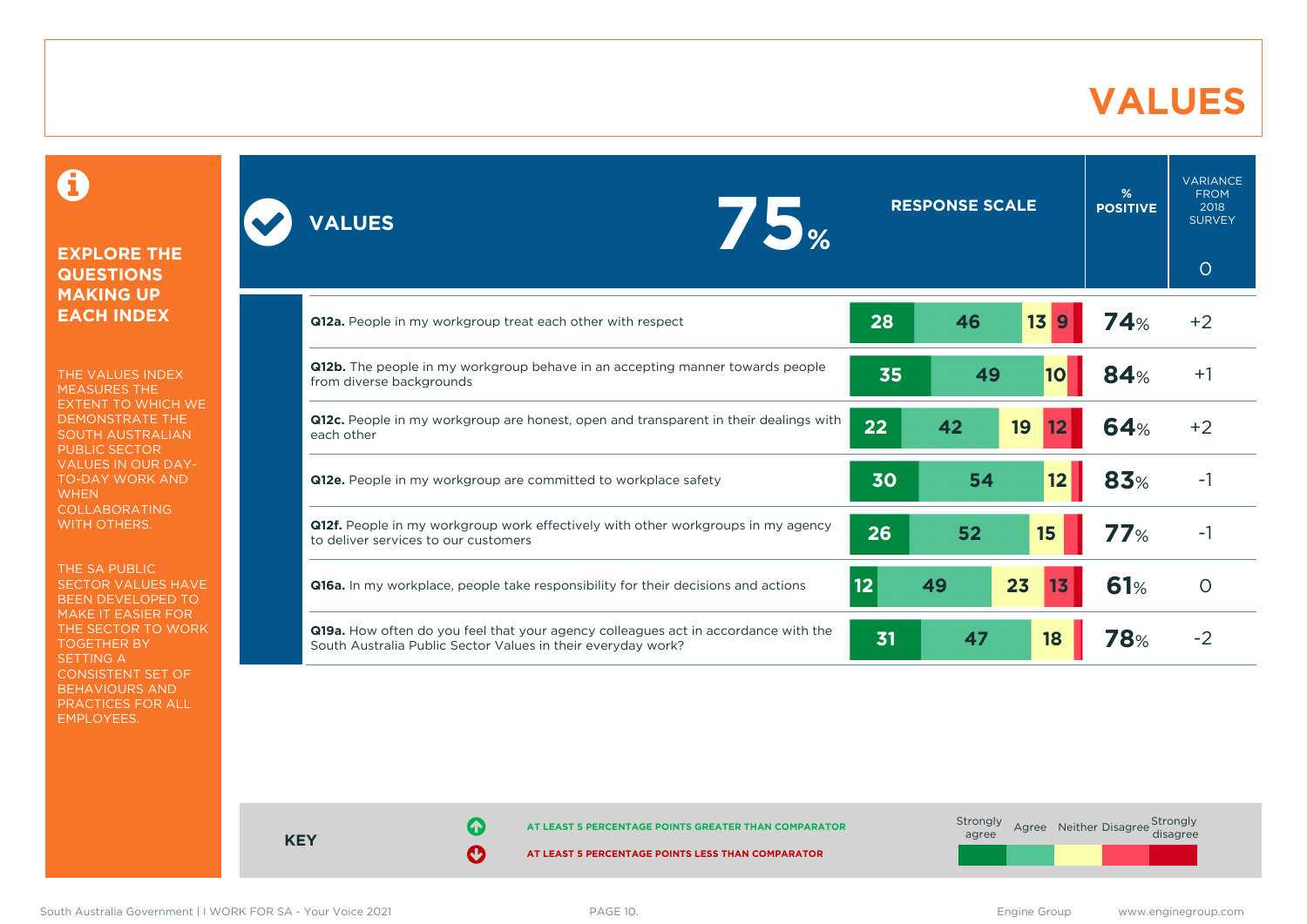# **EMPLOYEE-ORGANISATION ALIGNMENT**

0

**EXPLORE THE QUESTIONS MAKING UP EACH INDEX**

 $\sum_{i=1}^{n}$ 

THE EMPLOYEE-**ORGANISATION** ALIGNMENT INDEX MEASURES THE EXTENT TO WHICH EMPLOYEES FEEL ALIGNED TO THE PURPOSE AND OBJECTIVES OF THEIR AGENCY AND EMPOWERED AND ENABLED TO DELIVER.

WHERE DO WE NEED TO IMPROVE?

WHAT DO WE NEED TO DO DIFFERENTLY?

| <b>EMPLOYEE-ORGANISATION</b><br>$\mathbf{I}_{\infty}$<br><b>ALIGNMENT</b>                                                           |                  | <b>RESPONSE SCALE</b> |           |            | <b>VARIANCE</b><br><b>FROM</b><br>2018<br><b>SURVEY</b><br>$+1$ |
|-------------------------------------------------------------------------------------------------------------------------------------|------------------|-----------------------|-----------|------------|-----------------------------------------------------------------|
| <b>Q11a.</b> My job makes good use of my skills and abilities                                                                       | 30               | 49                    | 9 <br>9   | <b>79%</b> | $+1$                                                            |
| Q11b. I understand what is expected of me to do well in my role                                                                     | 37               | 51                    |           | 88%        | $\circ$                                                         |
| <b>Q11c.</b> I believe strongly in the purpose and objectives of my agency                                                          | 35               | 45                    | 14        | <b>80%</b> | $+1$                                                            |
| <b>Q11d.</b> I have the authority to do my job effectively (e.g. the necessary delegation(s),<br>autonomy, level of responsibility) | 26               | 48                    | 13 10     | 73%        | $+2$                                                            |
| <b>Q11e.</b> The work processes we have in place allow me to be as productive as possible                                           | 15 <sub>15</sub> | 37<br>19              | 21<br>8   | 51%        | $+2$                                                            |
| <b>Q11g.</b> I understand how my work contributes to my agency's objectives                                                         | 34               | 52                    | <b>10</b> | <b>86%</b> | $-2$                                                            |
| <b>Q11h.</b> I think it is safe to speak up and challenge the way things are done in this<br>agency                                 | 15               | 33<br>20              | 13<br>19  | 48%        | $+1$                                                            |
| Q11i. I feel secure in my job                                                                                                       | 21               | 40                    | 18<br>15B | 61%        | $+3$                                                            |

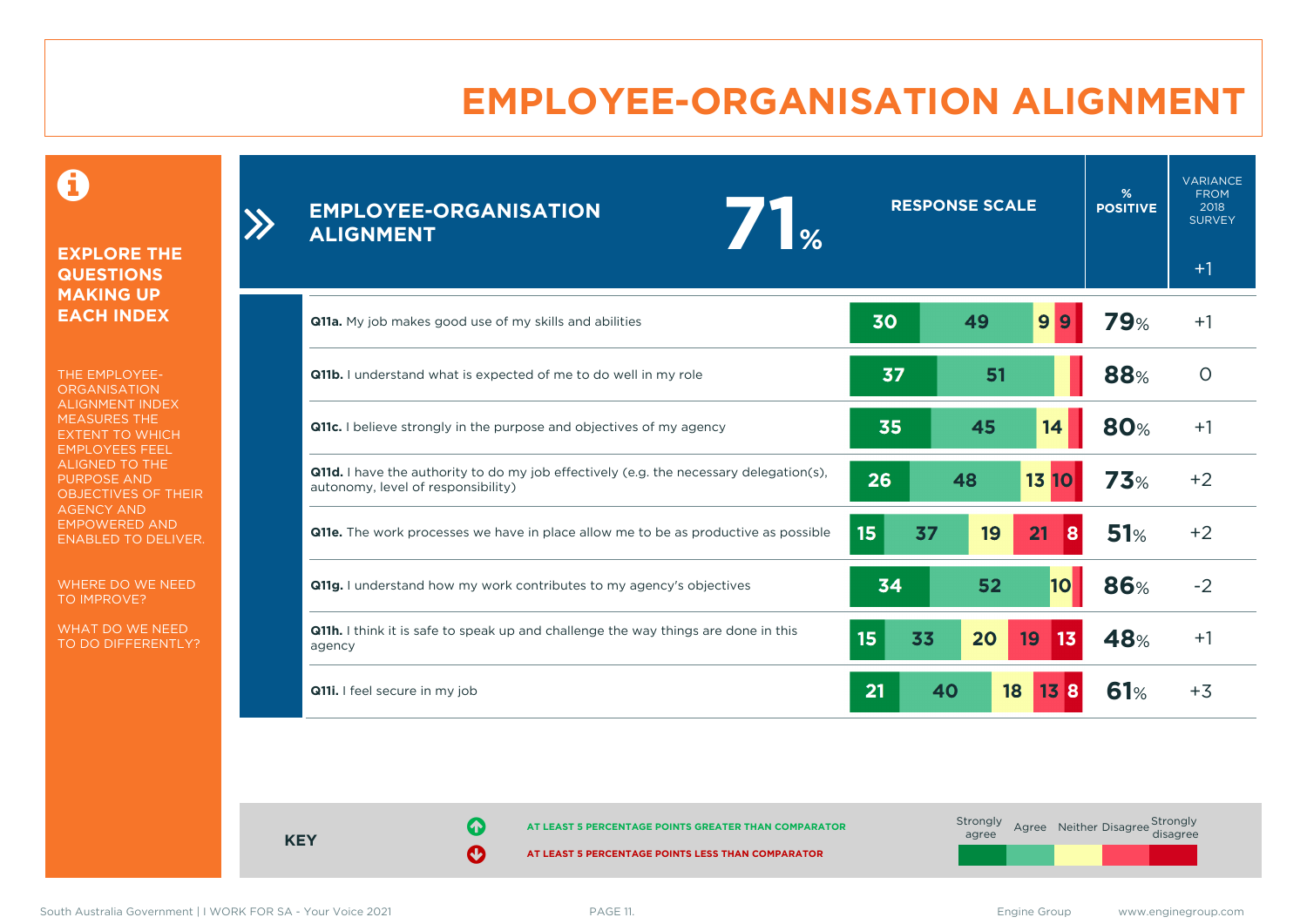# **CAREER AND WORKING CONDITIONS (EMPLOYER OF CHOICE)**

#### 0

#### **EXPLORE THE QUESTIONS MAKING UP EACH INDEX**

THE CAREER AND **WORKING** CONDITIONS INDEX INDICATES HOW SATISFIED PEOPLE ARE WITH THE CAREER AND **WORKING** CONDITIONS OF THE SOUTH AUSTRALIAN PUBLIC SECTOR.

LOOK AT HOW YOUR POSITIVE SCORE COMPARES TO THE AVAILABLE COMPARISONS.

| <b>E</b> | <b>CAREER AND WORKING</b><br><b>56</b> %<br><b>CONDITIONS (EMPLOYER OF</b><br><b>CHOICE)</b>                                                                                       |                 | <b>RESPONSE SCALE</b> | %<br><b>POSITIVE</b> | <b>VARIANCE</b><br><b>FROM</b><br>2018<br><b>SURVEY</b><br>$\circ$ |
|----------|------------------------------------------------------------------------------------------------------------------------------------------------------------------------------------|-----------------|-----------------------|----------------------|--------------------------------------------------------------------|
|          | <b>Q11j.</b> I am fairly remunerated (e.g. salary, superannuation) for the work that I do                                                                                          | 17 <sup>2</sup> | 43<br>18<br>15        | <b>60%</b>           | $-2$                                                               |
|          | <b>Q11k.</b> I am satisfied with my non-monetary employment conditions (e.g. leave, flexible<br>work arrangements, other benefits)                                                 | 23              | 16<br>46<br><b>10</b> | 68%                  | $-3$                                                               |
|          | <b>Q11l.</b> I am satisfied with the recognition I receive for doing a good job                                                                                                    | 15              | 36<br>17<br>22<br>10  | 51%                  | $+2$                                                               |
|          | <b>Q11n.</b> I am satisfied with my ability to access and use flexible working arrangements<br>(flexible hours of work, patterns of work, locations of work or other arrangements) | 23              | 39<br>18<br>127       | <b>62%</b>           | $-3$                                                               |
|          | <b>Q14g.</b> I am satisfied with the opportunities available for career development in my<br>agency                                                                                | 1 <sub>3</sub>  | 26<br>31<br>18<br>12  | 44%                  | $+4$                                                               |
|          | <b>Q16g.</b> My agency provides opportunities for job mobility (e.g. secondment and/or<br>temporary transfers)                                                                     | 13              | 31<br>40<br>10        | 52%                  | $+3$                                                               |



**KEY**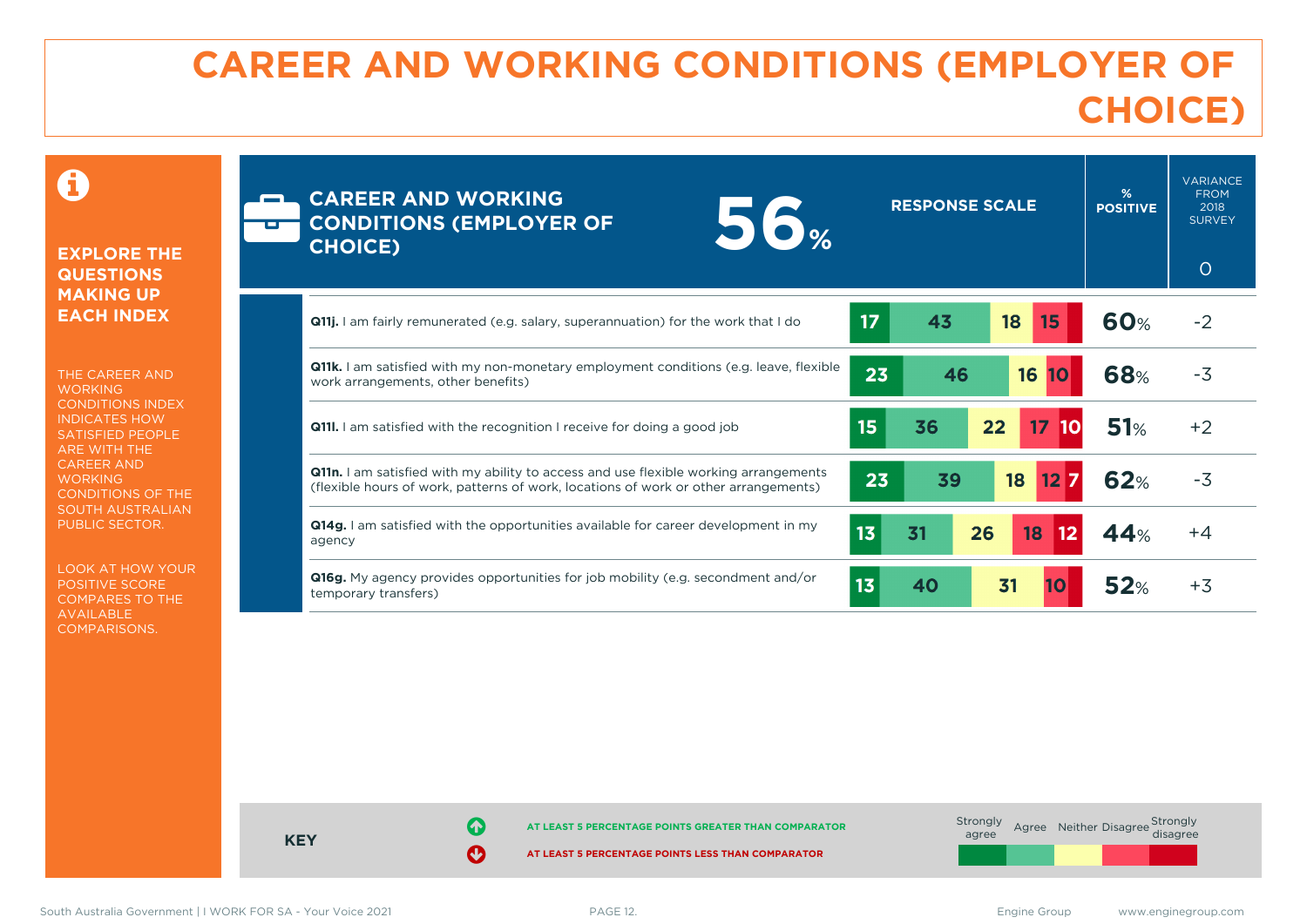## **EMPLOYEE WELLBEING**

0

#### **EXPLORE THE QUESTIONS MAKING UP EACH INDEX**

THE WELLBEING SCORE MEASURES THE EXTENT TO WHICH EMPLOYEES FEEL SUPPORTED IN MAINTAINING THEIR HEALTH AND WELLBEING.

LOOK AT HOW YOUR POSITIVE SCORE COMPARES TO THE AVAILABLE COMPARISONS.

| <b>EMPLOYEE WELLBEING</b><br>$\sqrt{2}$                                                                       |    | <b>RESPONSE SCALE</b> |                      | %<br><b>POSITIVE</b> | <b>VARIANCE</b><br><b>FROM</b><br>2018<br><b>SURVEY</b><br>$+1$ |
|---------------------------------------------------------------------------------------------------------------|----|-----------------------|----------------------|----------------------|-----------------------------------------------------------------|
| <b>Q11f.</b> I am provided with the tools and equipment to do my job safely                                   | 26 | 48                    | 13<br>$\overline{9}$ | 74%                  | $-1$                                                            |
| <b>Q12d.</b> My workgroup has the tools and resources to perform well                                         | 15 | 45                    | 19<br>16             | <b>60%</b>           | $+3$                                                            |
| <b>Q17a.</b> I am satisfied with the policies/practices in place to help me manage my health<br>and wellbeing | 14 | 46                    | 20<br>12             | 61%                  | $+2$                                                            |
| Q17b. I think my agency cares about my health and wellbeing                                                   | 15 | 39                    | 21<br>15<br>  11     | 54%                  | $+2$                                                            |
| <b>Q17d.</b> I am able to strike the right balance between my work and home life                              | 12 | 42                    | 20<br>17<br>8        | 55%                  | $-3$                                                            |

**AT LEAST 5 PERCENTAGE POINTS GREATER THAN COMPARATOR AT LEAST 5 PERCENTAGE POINTS LESS THAN COMPARATOR** Strongly agree Agree Neither Disagree Strongly<br>disagree

South Australia Government | I WORK FOR SA - Your Voice 2021 **PAGE 13.** PAGE 13. engine Croup www.enginegroup.com

**KEY**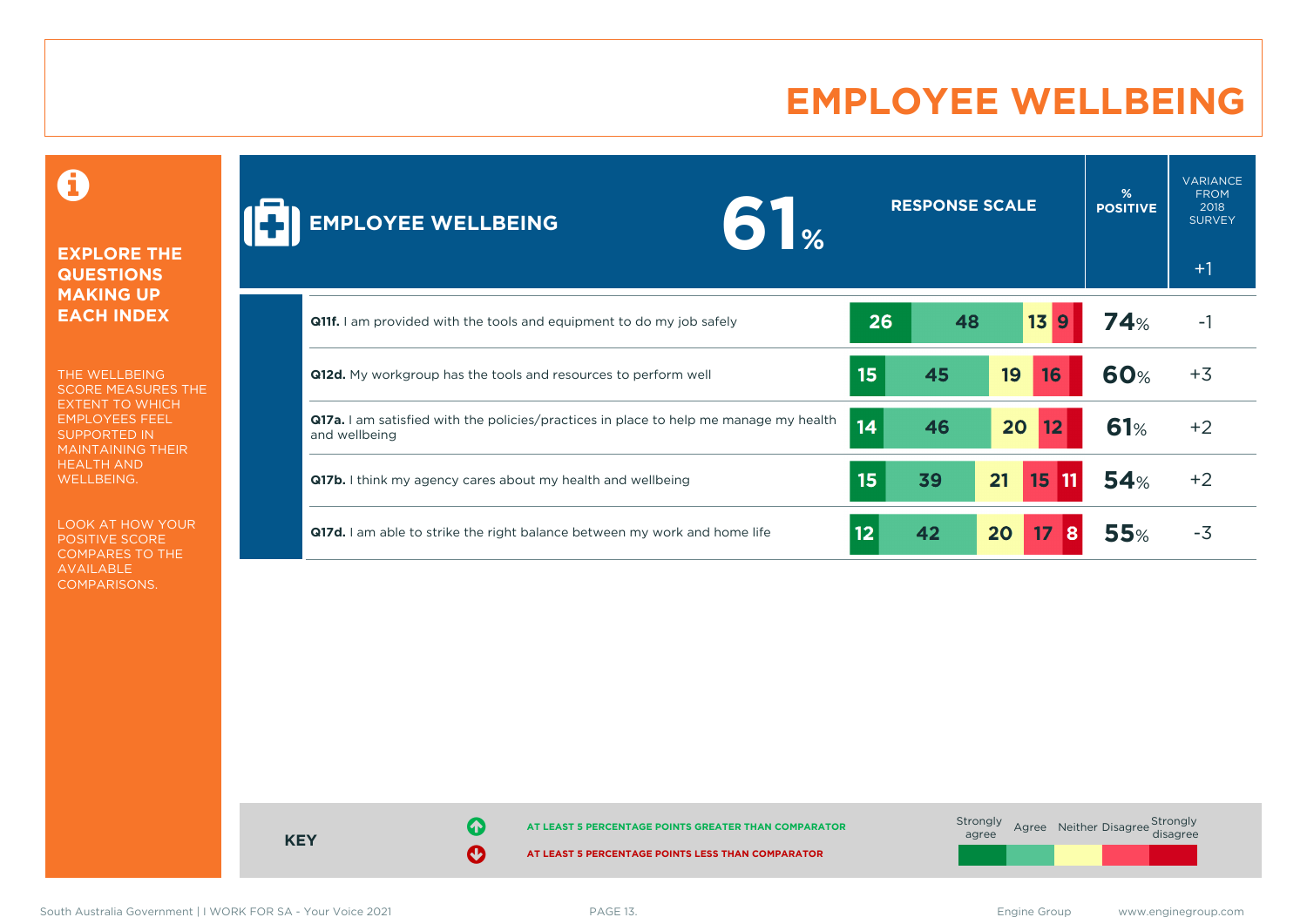#### **OPEN COMMENTS**

#### 0

**WHAT ARE YOUR PEOPLE SAYING ABOUT THEIR WORKING EXPERIENCES?**

THE COMMENTS WERE GROUPED INTO THEMES.

THE BAR CHART SHOWS THE TOP 5 THEMES, TO GIVE YOU AN IDEA OF WHERE TO FOCUS.

REVIEW THESE COMMENT THEMES IN THE CONTEXT OF YOUR RESULTS - HOW DO THEY REINFORCE OR PROVIDE ADDITIONAL CONTEXT TO YOUR **RESULTS?** 

# **'What is the one thing the South Australian Public Sector is doing really well?'**

#### **YOUR TOP 5 THEMES:**

| <b>01. Organisational Objectives &amp; Purpose</b> |                       | 8360<br><b>COUNTS</b> |  |  |
|----------------------------------------------------|-----------------------|-----------------------|--|--|
| 02. Wellbeing                                      |                       | 4984<br><b>COUNTS</b> |  |  |
| 03. Others                                         |                       | 3574<br><b>COUNTS</b> |  |  |
| 04. Communication                                  | 1628<br><b>COUNTS</b> |                       |  |  |
| 05. Work environment and<br><b>facilities</b>      | 1462<br><b>COUNTS</b> |                       |  |  |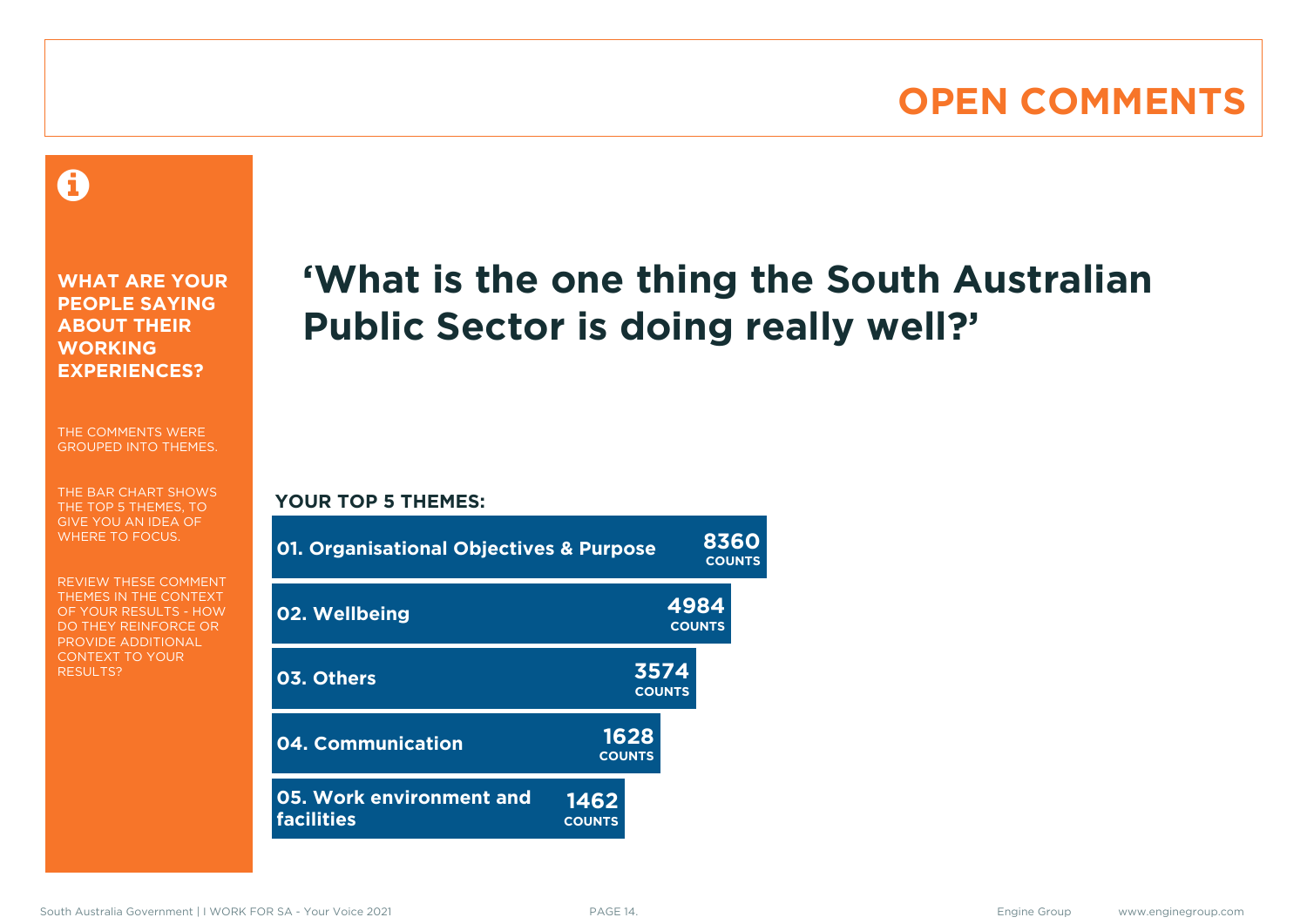#### **OPEN COMMENTS**

A

**WHAT ARE YOUR PEOPLE SAYING ABOUT THEIR WORKING EXPERIENCES?**

THE COMMENTS WERE GROUPED INTO THEMES.

THE BAR CHART SHOWS THE TOP 5 THEMES, TO GIVE YOU AN IDEA OF WHERE TO FOCUS.

REVIEW THESE COMMENT THEMES IN THE CONTEXT OF YOUR RESULTS - HOW DO THEY REINFORCE OR PROVIDE ADDITIONAL CONTEXT TO YOUR **RESULTS?** 

# **'What is the most important issue that needs to be addressed across the South Australian Public Sector?'**

**YOUR TOP 5 THEMES:**

| 01. Wellbeing                                               |                       |                       |                       |               | 10139<br><b>COUNTS</b> |
|-------------------------------------------------------------|-----------------------|-----------------------|-----------------------|---------------|------------------------|
| 02. Organisational Objectives &<br><b>Purpose</b>           |                       |                       | 6640                  | <b>COUNTS</b> |                        |
| 03. Resources                                               |                       |                       | 4471<br><b>COUNTS</b> |               |                        |
| 04. Equality and Fair Treatment                             |                       | 3682<br><b>COUNTS</b> |                       |               |                        |
| <b>05. Line Management and</b><br><b>General Management</b> | 3654<br><b>COUNTS</b> |                       |                       |               |                        |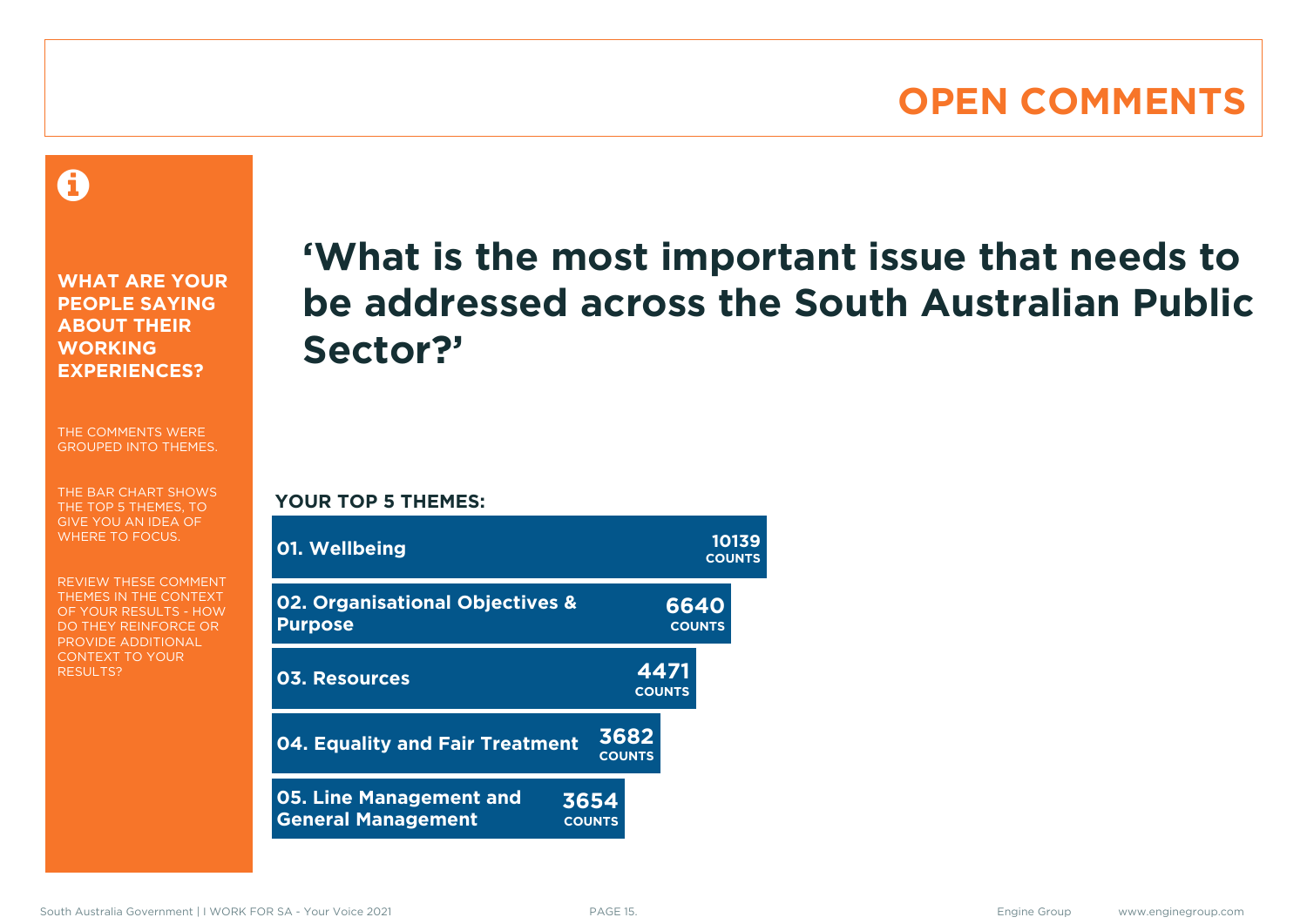### **OTHER QUESTIONS**

0

THESE PAGES SHOW ADDITIONAL QUESTIONS THAT WERE ASKED OF ALL PUBLIC SECTOR EMPLOYEES, THAT ARE NOT INCLUDED IN THE SURVEY INDICES SHOWN ON THE PREVIOUS PAGES.

THE RESULTS OUTLINE THE PROPORTION OF COLLEAGUES RESPONDING POSITIVELY (STRONGLY AGREE + AGREE), NEUTRALLY (NEITHER AGREE NOR **NEGATIVELY** (DISAGREE + STRONGLY DISAGREE).

REVIEW THESE QUESTIONS FOR ADDITIONAL CONTEXT AND INSIGHTS THAT MAY WARRANT FURTHER INVESTIGATION OR ACTION.

|                                                                                                                                                                                              | <b>RESPONSE SCALE</b>      | <b>VARIANCE</b><br>%<br><b>FROM</b><br>2018<br><b>POSITIVE</b><br><b>SURVEY</b> |
|----------------------------------------------------------------------------------------------------------------------------------------------------------------------------------------------|----------------------------|---------------------------------------------------------------------------------|
| Q11m. I am happy to go the 'extra mile' at work when required                                                                                                                                | 39<br>46<br>10             | 85%<br>-4                                                                       |
| Q13g. My manager takes appropriate action to address underperformance within my<br>workgroup                                                                                                 | 19<br>33<br>28<br>12B      | 52%                                                                             |
| <b>Q15d.</b> I feel senior managers in my agency actively engage with employees                                                                                                              | 13<br>32<br>19<br>13<br>24 | 45%                                                                             |
| <b>Q16c.</b> When things go wrong, my agency uses this as an opportunity to review, learn,<br>and improve the management of similar risks                                                    | 14<br>25<br>43<br>13       | 57%<br>$+1$                                                                     |
| <b>Q16d.</b> My agency is committed to creating a diverse workforce (e.g. gender, age,<br>cultural and linguistic background, disability, Aboriginal and Torres Strait Islander,<br>LGBTIQ+) | 25<br>21<br>47             | <b>68%</b><br>$+3$                                                              |
| Q16e. Personal background is not a barrier to success in my agency (e.g. cultural<br>background, age, disability, sexual orientation, gender etc.)                                           | 23<br>46<br>20             | <b>70%</b><br>$+2$                                                              |
| Q16h. I am confident in relating my agency's Reconciliation Action Plan to my work                                                                                                           | 10<br>43<br>33             | 44%                                                                             |
| <b>Q16i.</b> I am satisfied with the cultural learning opportunities within my agency                                                                                                        | 13<br>32<br>43             | <b>56%</b>                                                                      |
| Q17c. I feel the level of stress in my job is appropriate                                                                                                                                    | 35<br>20<br>22<br>8<br>14  | 44%                                                                             |

**KEY**

**AT LEAST 5 PERCENTAGE POINTS GREATER THAN COMPARATOR** 

**AT LEAST 5 PERCENTAGE POINTS LESS THAN COMPARATOR** 

Strongly agree Agree Neither Disagree Strongly<br>disagree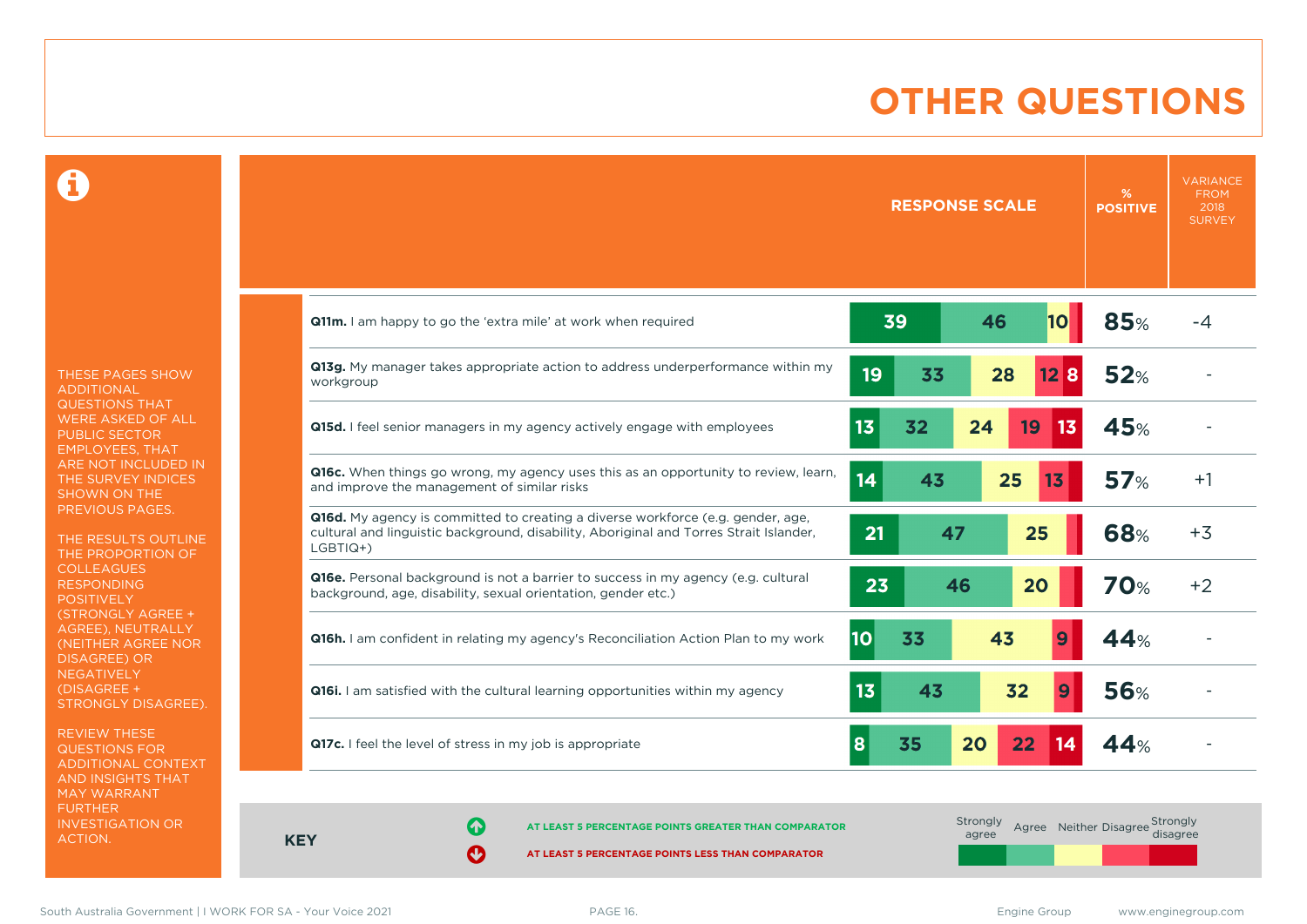### **OTHER QUESTIONS**

0

THESE PAGES SHOW ADDITIONAL QUESTIONS THAT WERE ASKED OF ALL PUBLIC SECTOR EMPLOYEES, THAT ARE NOT INCLUDED IN THE SURVEY INDICES SHOWN ON THE PREVIOUS PAGES.

THE RESULTS OUTLINE THE PROPORTION OF COLLEAGUES RESPONDING POSITIVELY (STRONGLY AGREE + AGREE), NEUTRALLY (NEITHER AGREE NOR DISAGREE) OR **NEGATIVELY** (DISAGREE + STRONGLY DISAGREE).

REVIEW THESE QUESTIONS FOR ADDITIONAL CONTEXT AND INSIGHTS THAT MAY WARRANT FURTHER INVESTIGATION OR ACTION.

|                                                                                          |         | <b>RESPONSE SCALE</b> |    |                    | $\frac{9}{6}$<br><b>POSITIVE</b> | <b>VARIANCE</b><br><b>FROM</b><br>2018<br><b>SURVEY</b> |
|------------------------------------------------------------------------------------------|---------|-----------------------|----|--------------------|----------------------------------|---------------------------------------------------------|
| Q17e. I feel comfortable discussing my mental health and wellbeing with my manager       | 16      | 36                    | 19 | 16 13              | 53%                              |                                                         |
| <b>Q20a.</b> I feel a connection with the public sector values                           | 26      | 48                    |    | 20                 | 74%                              |                                                         |
| <b>Q20b.</b> In my workgroup our everyday actions are guided by the Public Sector Values | 20      | 44                    | 26 |                    | 65%                              |                                                         |
| Q28. I believe action will be taken on the results from this survey by the sector        | 27      | 36                    |    | 19<br>$ 11\rangle$ | 33%                              | $+6$ $\odot$                                            |
| <b>Q29.</b> I believe action will be taken on the results from this survey by my agency  | 8<br>26 | 32                    | 19 | 14                 | 35%                              |                                                         |

|                                                                                                          | <b>RESPONSE SCALE</b> | <b>RESPONSES</b> | %   | <b>VARIANCE</b><br><b>FROM</b><br>2018<br><b>SURVEY</b> |
|----------------------------------------------------------------------------------------------------------|-----------------------|------------------|-----|---------------------------------------------------------|
| <b>Q14a.</b> I have a current performance and development plan that sets out my individual<br>objectives |                       | 35723            |     |                                                         |
| Yes                                                                                                      |                       | 28380            | 79% | $+4$                                                    |
| <b>No</b>                                                                                                |                       | 7343             | 21% | -4                                                      |

**KEY AT LEAST 5 PERCENTAGE POINTS GREATER THAN COMPARATOR AT LEAST 5 PERCENTAGE POINTS LESS THAN COMPARATOR** Strongly agree Agree Neither Disagree Strongly<br>disagree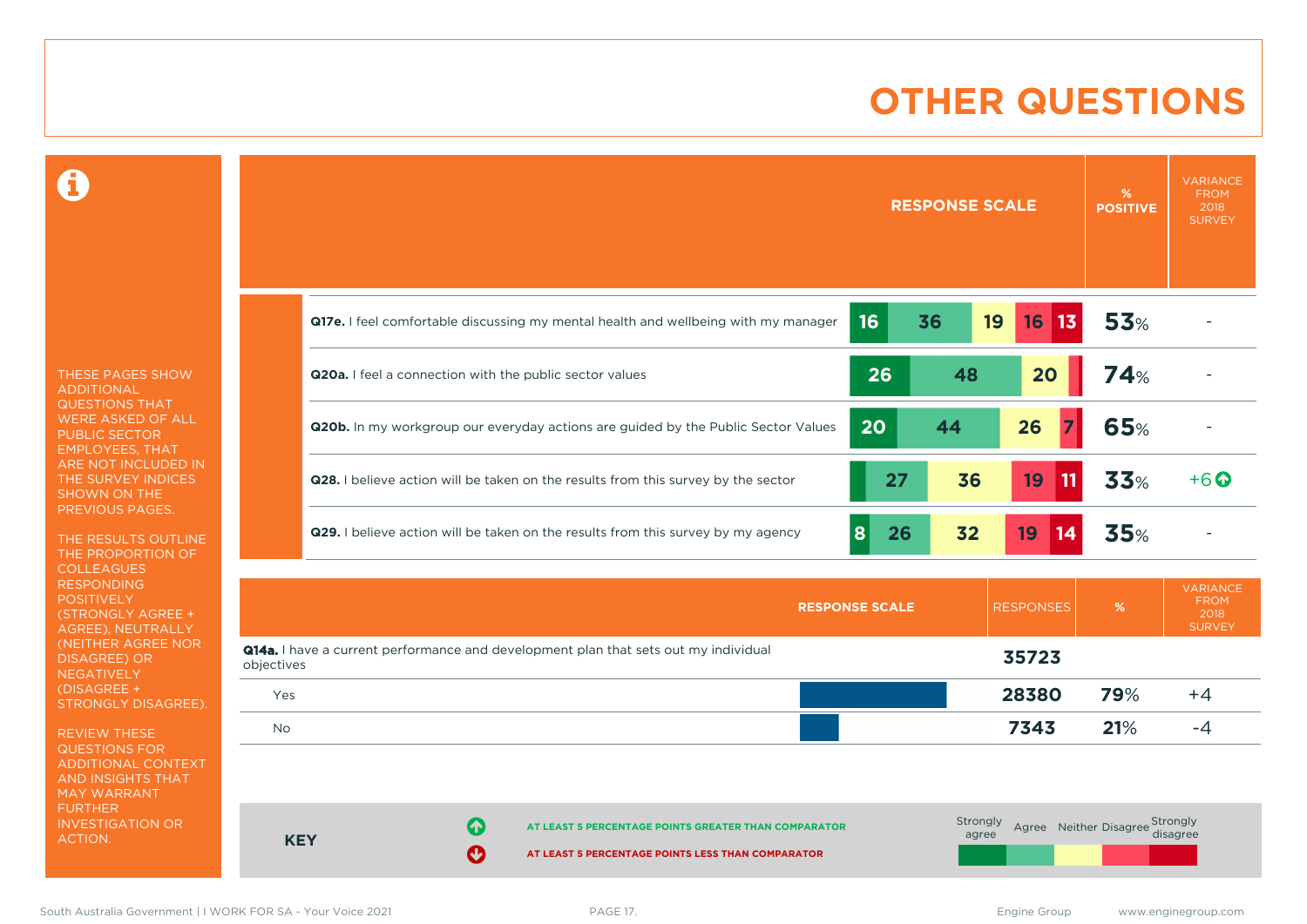#### **COVID-19**

 $\mathbf \Omega$ 

THE 2021 SURVEY ASKED QUESTIONS ABOUT HOW **EFFECTIVELY** AGENCIES MANAGED THE CHANGES REQUIRED AS A RESULT OF COVID-19.

REVIEW THE RESULTS AND IDENTIFY SPECIFIC AREAS OF ACTION THAT MAY BE REQUIRED AS A RESULT - WHAT DO YOU NEED TO FOCUS ON FOR IMPROVEMENT?

REFLECT ON THIS INFORMATION TO UNDERSTAND HOW EMPLOYEES FEEL YOUR AGENCY WAS ABLE TO RAPIDLY ADAPT TO THE COVID-19 SITUATION. THIS CAN BE USED TO INFORM FUTURE ACTIONS REQUIRED WHEN OUR EXTERNAL **CIRCUMSTANCES** CHANGE.

|            |                                                                                                                                                                                                     |                       | <b>RESPONSE SCALE</b>    |                  | %<br><b>POSITIVE</b>            | <b>VARIANCE</b><br><b>FROM</b><br>2018<br><b>SURVEY</b> |
|------------|-----------------------------------------------------------------------------------------------------------------------------------------------------------------------------------------------------|-----------------------|--------------------------|------------------|---------------------------------|---------------------------------------------------------|
|            | Q18a. I believe my agency provided sufficient resources and arrangements to help me<br>feel safe (e.g. physical distancing measures, working from home arrangements, face<br>masks, hand sanitiser) | 29                    | 48                       | 11               | 77%                             |                                                         |
|            | Q18b. My manager provided me with sufficient direction about my priorities                                                                                                                          | 23                    | 49                       | 17               | 72%                             |                                                         |
|            | Q18c. I was satisfied with the communications I received from senior managers about<br>changes impacting my work                                                                                    | 21                    | 45                       | 17<br>10         | 66%                             |                                                         |
|            | Q18d. During this time, I felt that my manager cared about my wellbeing (if you have<br>more than one manager, consider the manager who you report to most frequently)                              | 27                    | 43                       | 16               | <b>70%</b>                      |                                                         |
|            | Q18e. I felt that my workgroup went the extra mile to support each other                                                                                                                            | 32                    | 43                       | 17               | <b>75%</b>                      |                                                         |
|            |                                                                                                                                                                                                     | <b>RESPONSE SCALE</b> |                          | <b>RESPONSES</b> | %                               | <b>VARIANCE</b><br><b>FROM</b><br>2018<br><b>SURVEY</b> |
|            | Q18f. Were you mobilised to another agency or another role within your agency<br>because of COVID-19 requirements?                                                                                  |                       |                          | 37169            |                                 |                                                         |
| Yes        |                                                                                                                                                                                                     |                       |                          | 3168             | 9%                              |                                                         |
| <b>No</b>  |                                                                                                                                                                                                     |                       |                          | 32962            | 89%                             |                                                         |
| Not sure   |                                                                                                                                                                                                     |                       |                          | 1039             | 3%                              |                                                         |
| <b>KEY</b> | 61<br>AT LEAST 5 PERCENTAGE POINTS GREATER THAN COMPARATOR<br>Ø<br>AT LEAST 5 PERCENTAGE POINTS LESS THAN COMPARATOR                                                                                |                       | <b>Strongly</b><br>agree |                  | Agree Neither Disagree Strongly | disagree                                                |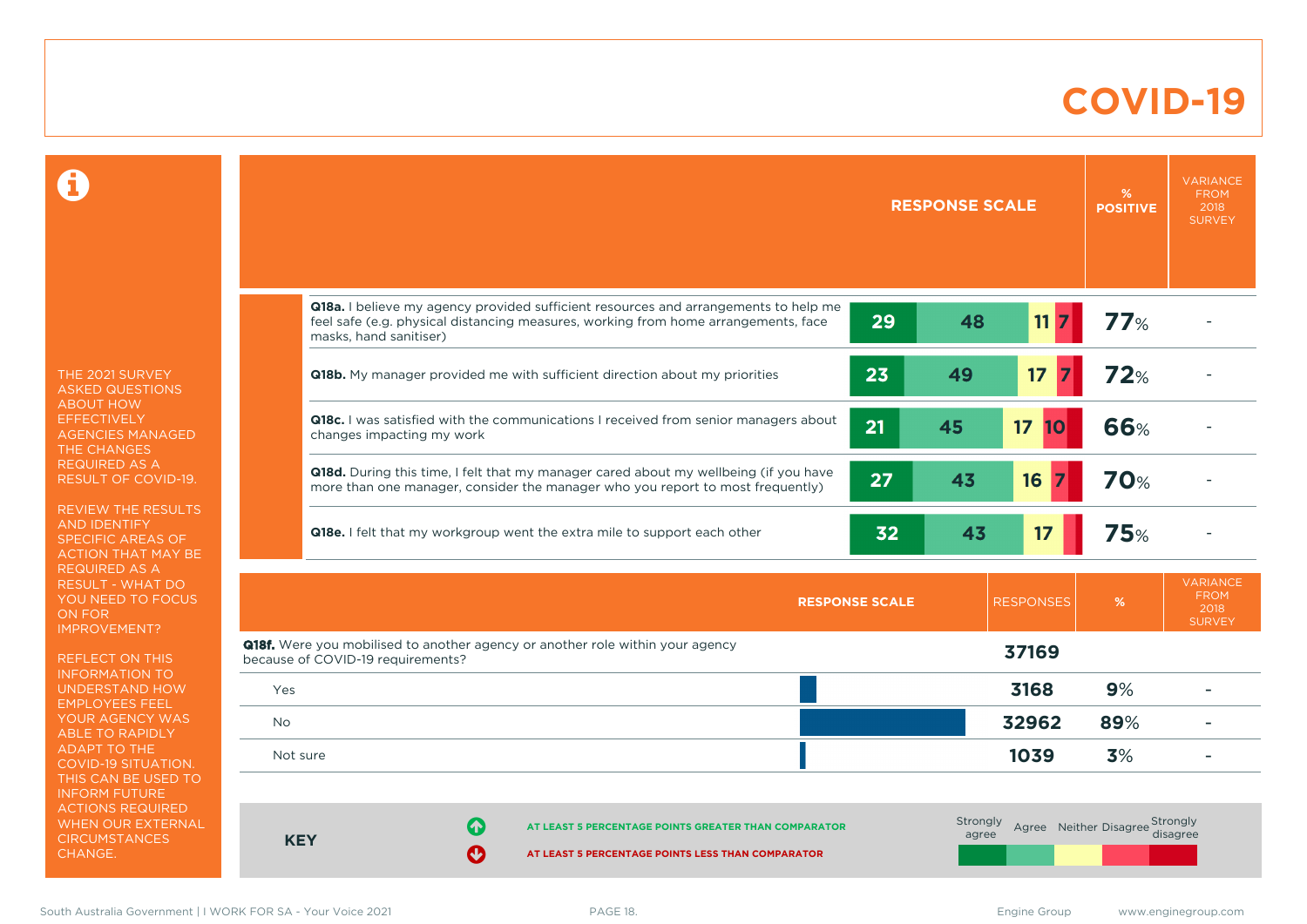0

THESE QUESTIONS GIVE YOU VALUABLE INSIGHT INTO THE REASONS YOUR EMPLOYEES JOINED THE PUBLIC SECTOR, AND THEIR REASONS FOR WANTING TO STAY OR LEAVE.

WHAT DOES THIS TELL YOU ABOUT YOUR CURRENT EMPLOYEE VALUE PROPOSITION?

IS THERE ROOM FOR IMPROVEMENT?

|                                                                                                       | <b>RESPONSE SCALE</b> | <b>RESPONSES</b> | %   | <b>VARIANCE</b><br><b>FROM</b><br>2018<br><b>SURVEY</b> |
|-------------------------------------------------------------------------------------------------------|-----------------------|------------------|-----|---------------------------------------------------------|
| <b>Q21.</b> Which of the following describes why you joined the public sector? [Multiple<br>Response] |                       | 112738           |     |                                                         |
| Type of work offered                                                                                  |                       | 23640            | 21% | $+21$                                                   |
| Job security and stability                                                                            |                       | 22064            | 20% | $+2$                                                    |
| Service to the general public                                                                         |                       | 17596            | 16% | $+16$ <sup>O</sup>                                      |
| T The work aligned with my job skills/experience                                                      |                       | 22074            | 20% | $+3$                                                    |
| The department I work for                                                                             |                       | 7319             | 6%  | $-7o$                                                   |
| Geographical location                                                                                 |                       | 7818             | 7%  | $-10$                                                   |
| Remuneration                                                                                          |                       | 5840             | 5%  | $-1$                                                    |
| Workplace culture                                                                                     |                       | 4689             | 4%  | $\circ$                                                 |
| Other                                                                                                 |                       | 1698             | 2%  | $\circ$                                                 |
| <b>Q22.</b> Which of the following statements best reflect your working life intentions?              |                       | 36580            |     |                                                         |
| I want to stay in my agency long-term                                                                 |                       | 27813            | 76% |                                                         |
| I want to leave my agency but stay in the public sector                                               |                       | 5979             | 16% |                                                         |
| I want to leave the public sector                                                                     |                       | 2788             | 8%  |                                                         |

**KEY** 

**TEXT CHANGE SINCE 2018 SURVEY**

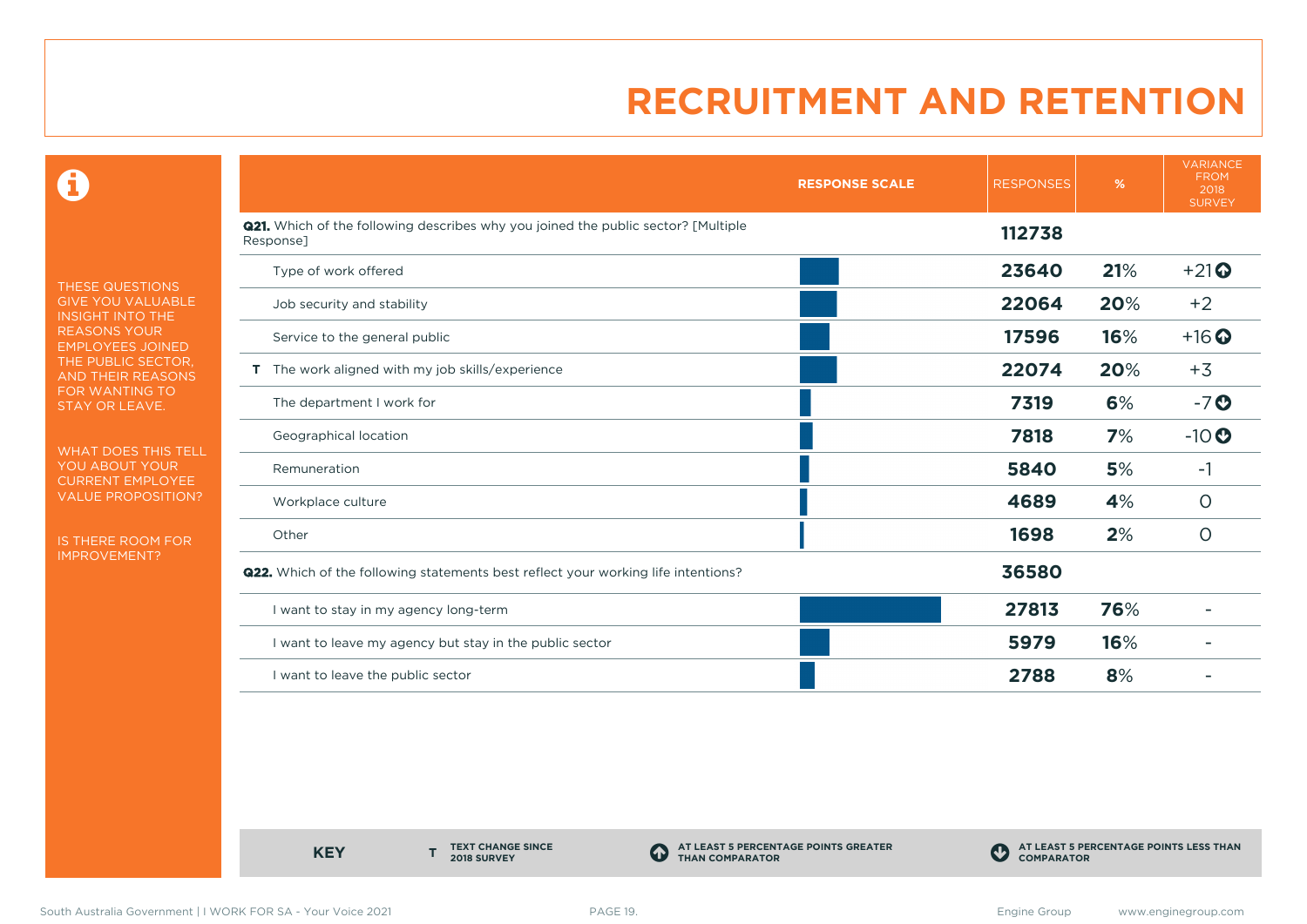$\mathbf \Theta$ 

THESE QUESTIONS GIVE YOU VALUABLE INSIGHT INTO THE REASONS YOUR EMPLOYEES JOINED THE PUBLIC SECTOR, AND THEIR REASONS FOR WANTING TO STAY OR LEAVE.

WHAT DOES THIS TELL YOU ABOUT YOUR CURRENT EMPLOYEE VALUE PROPOSITION?

IS THERE ROOM FOR IMPROVEMENT?

|                                                                                                 | <b>RESPONSE SCALE</b> | <b>RESPONSES</b> | %   | <b>VARIANCE</b><br><b>FROM</b><br>2018<br><b>SURVEY</b> |
|-------------------------------------------------------------------------------------------------|-----------------------|------------------|-----|---------------------------------------------------------|
| Q23a. Which of the following describes your reasons for wanting to stay? [Multiple<br>Response] |                       | 136098           |     |                                                         |
| Long term career progression                                                                    |                       | 9732             | 7%  |                                                         |
| Type of work offered                                                                            |                       | 17023            | 13% |                                                         |
| <b>Employment conditions</b>                                                                    |                       | 13704            | 10% |                                                         |
| Job security and stability                                                                      |                       | 18405            | 14% |                                                         |
| Service to the general public                                                                   |                       | 13946            | 10% |                                                         |
| The work aligns with my job skills/experience                                                   |                       | 17942            | 13% |                                                         |
| The department I work for                                                                       |                       | 9481             | 7%  |                                                         |
| Geographical location                                                                           |                       | 7781             | 6%  |                                                         |
| Remuneration                                                                                    |                       | 6292             | 5%  |                                                         |
| Workplace culture                                                                               |                       | 7090             | 5%  |                                                         |
| Confidence in immediate manager                                                                 |                       | 9100             | 7%  |                                                         |
| Confidence in senior management                                                                 |                       | 4431             | 3%  |                                                         |
| Other                                                                                           |                       | 1171             | 1%  |                                                         |

**KEY C** 

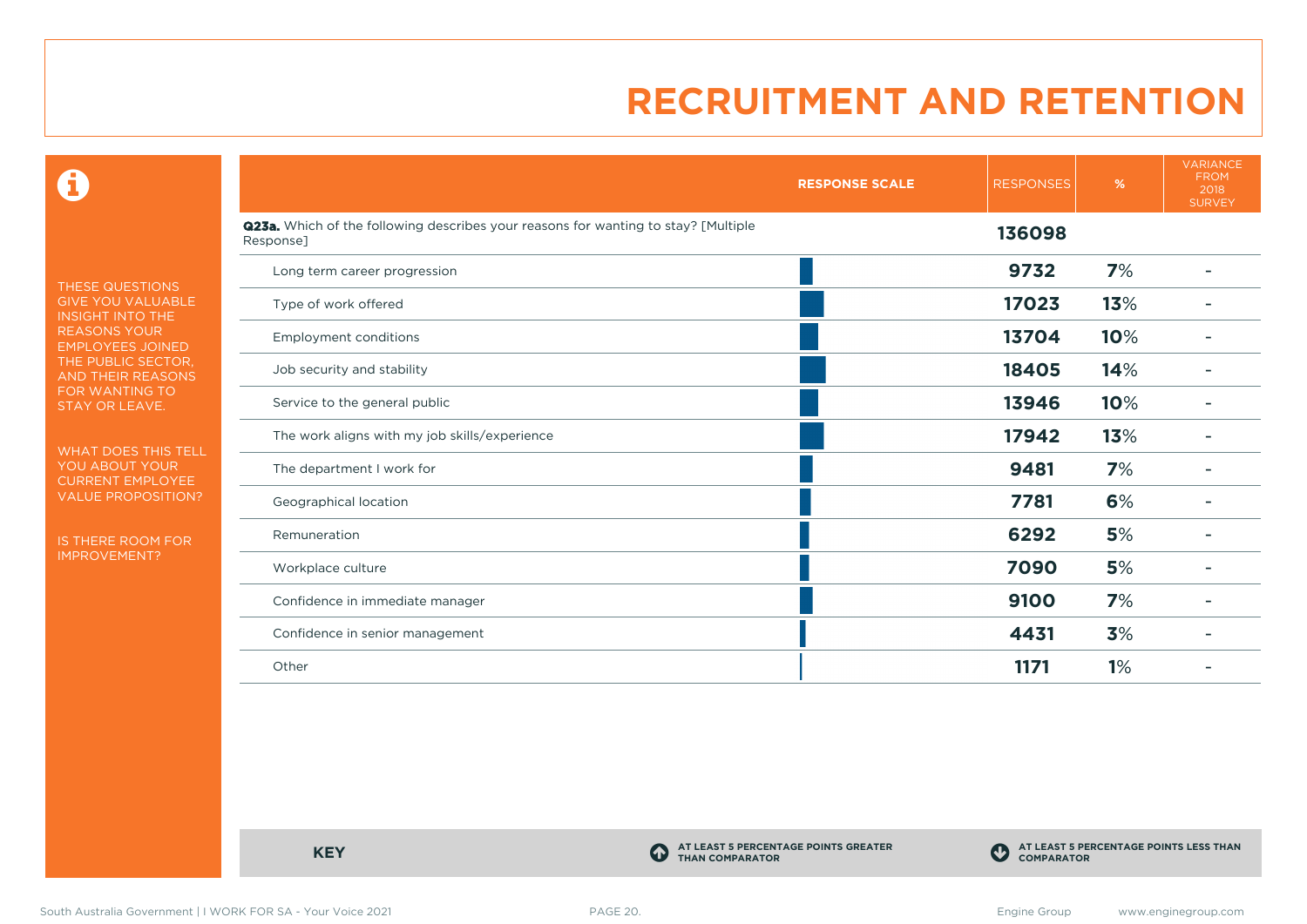$\mathbf \Theta$ 

THESE QUESTIONS GIVE YOU VALUABLE INSIGHT INTO THE REASONS YOUR EMPLOYEES JOINED THE PUBLIC SECTOR, AND THEIR REASONS FOR WANTING TO STAY OR LEAVE.

WHAT DOES THIS TELL YOU ABOUT YOUR CURRENT EMPLOYEE VALUE PROPOSITION?

IS THERE ROOM FOR IMPROVEMENT?

|                                                                              | <b>RESPONSE SCALE</b> | <b>RESPONSES</b> | %   | <b>VARIANCE</b><br><b>FROM</b><br>2018<br><b>SURVEY</b> |
|------------------------------------------------------------------------------|-----------------------|------------------|-----|---------------------------------------------------------|
| <b>Q23b.</b> Which of the following best describes when you intend to leave? |                       | 8672             |     |                                                         |
| I want to leave within 12 months                                             |                       | 3437             | 40% |                                                         |
| I want to leave within 1-2 years                                             |                       | 2313             | 27% |                                                         |
| I want to leave within 2-5 years                                             |                       | 2047             | 24% |                                                         |
| I want to leave within 5+ years                                              |                       | 875              | 10% |                                                         |

**KEY C** 

**AT LEAST 5 PERCENTAGE POINTS GREATER THAN COMPARATOR**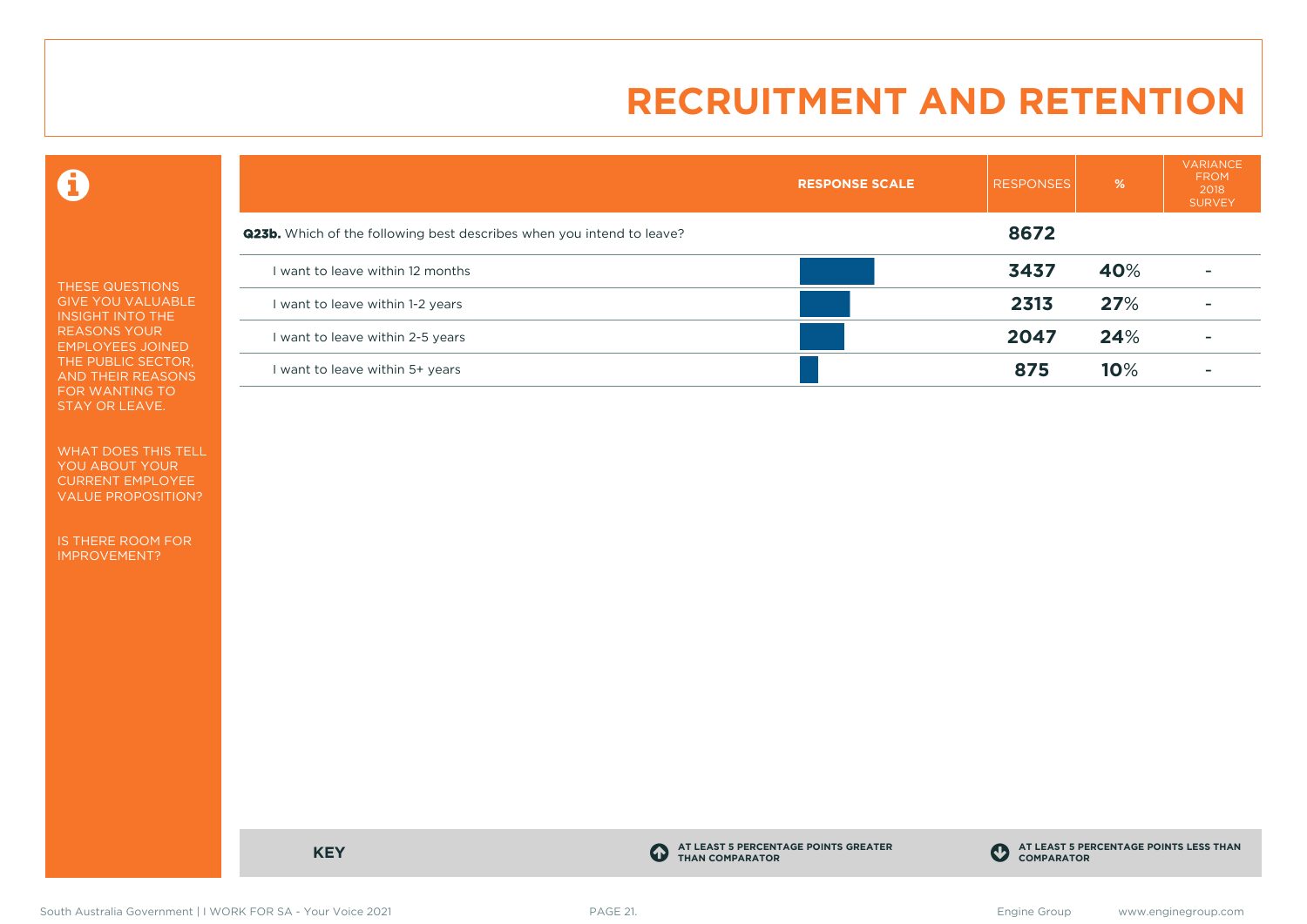0

THESE QUESTIONS GIVE YOU VALUABLE INSIGHT INTO THE **REASONS YOUR** EMPLOYEES JOINED THE PUBLIC SECTOR, AND THEIR REASONS FOR WANTING TO STAY OR LEAVE.

WHAT DOES THIS TELL YOU ABOUT YOUR CURRENT EMPLOYEE VALUE PROPOSITION?

IS THERE ROOM FOR IMPROVEMENT?

|                                                                                                        | <b>RESPONSES</b><br><b>RESPONSE SCALE</b> | %   | <b>VARIANCE</b><br><b>FROM</b><br>2018<br><b>SURVEY</b> |
|--------------------------------------------------------------------------------------------------------|-------------------------------------------|-----|---------------------------------------------------------|
| <b>Q23c.</b> Which of the following describe your reasons for wanting to leave? [Multiple<br>Response] | 35891                                     |     |                                                         |
| <b>T</b> There is a lack of future career opportunities                                                | 4022                                      | 11% | $-11$ $\odot$                                           |
| I want to try a different type of work or I am seeking a career change                                 | 2579                                      | 7%  | $-3$                                                    |
| I am not fulfilled by the role I am in                                                                 | 3280                                      | 9%  | $+9$                                                    |
| T My expectations have not been met                                                                    | 1937                                      | 5%  | $-6o$                                                   |
| I am pursuing the next phase in my life/career journey                                                 | 3242                                      | 9%  | $+9$                                                    |
| My workload is not manageable                                                                          | 2345                                      | 7%  | $+7$ $\odot$                                            |
| I am not satisfied with my employment conditions                                                       | 2104                                      | 6%  | $+6$ $\odot$                                            |
| The work does not fully utilise my skills and abilities                                                | 2874                                      | 8%  | $+8$ <sup>O</sup>                                       |
| I do not like the workplace culture                                                                    | 3274                                      | 9%  | $\circ$                                                 |
| There is a lack of job security                                                                        | 1127                                      | 3%  | $+3$                                                    |
| I lack confidence in senior managers                                                                   | 3454                                      | 10% | $+10$ $\odot$                                           |
| I am not satisfied with my current manager                                                             | 1947                                      | 5%  | $+5$ <sup>O</sup>                                       |
| Experiences of bullying, harassment or discrimination                                                  | 2310                                      | 6%  | $+6$ $\odot$                                            |
| Other                                                                                                  | 1396                                      | 4%  | $+4$                                                    |

**KEY** 

**TEXT CHANGE SINCE 2018 SURVEY**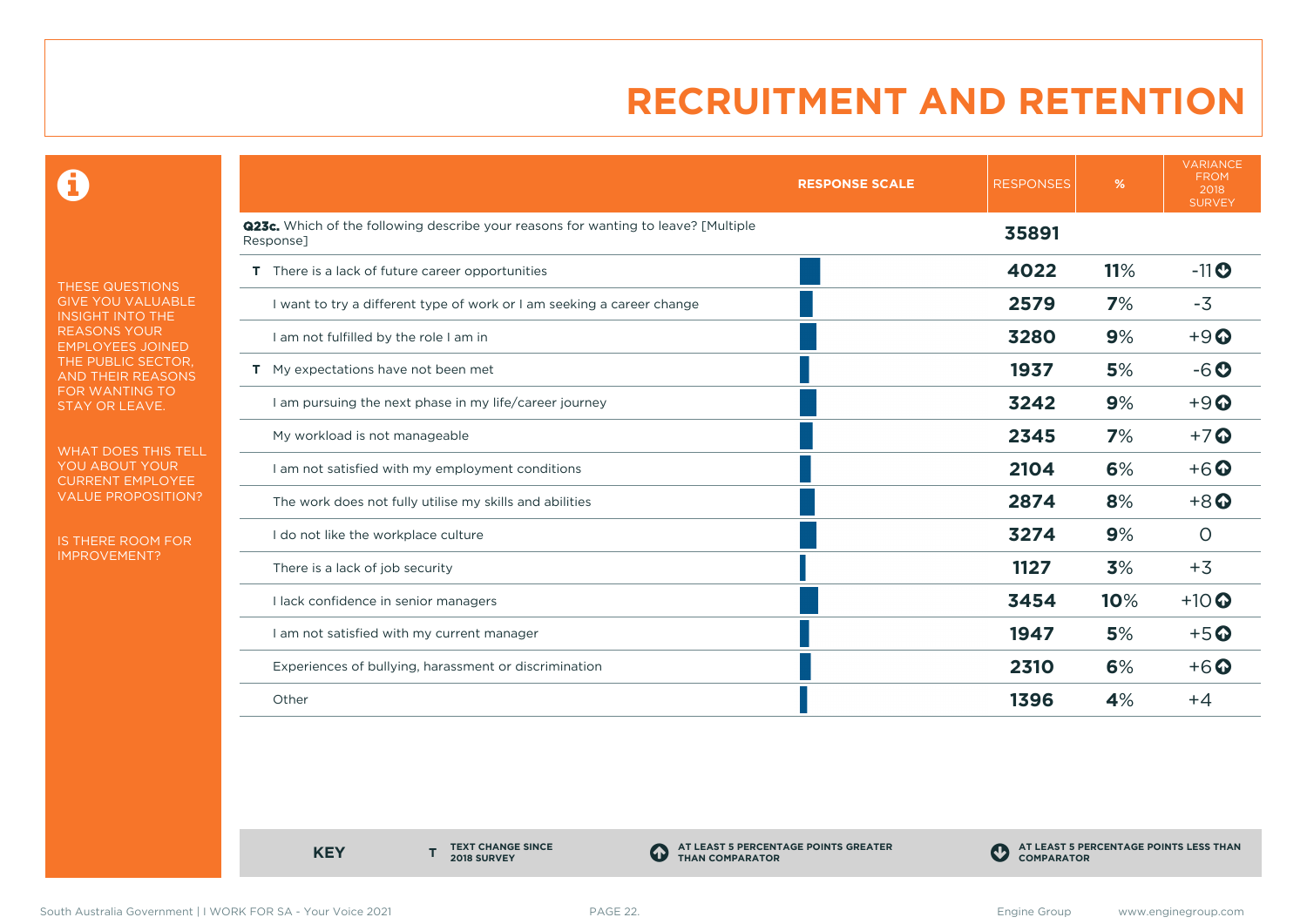$\mathbf \Omega$ 

THESE RESULTS GIVE YOU INSIGHT INTO THE EXTENT TO WHICH BULLYING AND HARASSMENT HAVE BEEN EXPERIENCED OR OBSERVED IN YOUR AGENCY / TEAM.

WHAT ACTION DO YOU NEED TO TAKE IN RESPONSE TO THESE RESULTS?

|                                                                                                                                       | <b>RESPONSE SCALE</b> | <b>RESPONSES</b> | $\%$ | <b>VARIANCE</b><br><b>FROM</b><br>2018<br><b>SURVEY</b> |
|---------------------------------------------------------------------------------------------------------------------------------------|-----------------------|------------------|------|---------------------------------------------------------|
| Q24. During the last 12 months, have you witnessed harassment (including sexual<br>harassment) or bullying in your current workplace? |                       | 36768            |      |                                                         |
| Yes                                                                                                                                   |                       | 10668            | 29%  | $-8o$                                                   |
| <b>No</b>                                                                                                                             |                       | 22770            | 62%  | $+10$ $\odot$                                           |
| Not sure                                                                                                                              |                       | 3330             | 9%   | $-1$                                                    |
| Q24a. What did you do in response to the bullying and harassment you witnessed?<br>[Multiple Response]                                |                       | 23343            |      |                                                         |
| Submitted a report through the agency's formal WHS system                                                                             |                       | 860              | 4%   |                                                         |
| Approached the person and asked them to stop                                                                                          |                       | 2519             | 11%  |                                                         |
| Approached the victim and offered support                                                                                             |                       | 5379             | 23%  |                                                         |
| Took leave                                                                                                                            |                       | 1213             | 5%   |                                                         |
| Left the role/team/agency                                                                                                             |                       | 491              | 2%   |                                                         |
| Sought support from a colleague                                                                                                       |                       | 3480             | 15%  |                                                         |
| Sought support from a manager                                                                                                         |                       | 3824             | 16%  |                                                         |
| Accessed counselling through the agency's Employee Assistance Program                                                                 |                       | 1065             | 5%   |                                                         |
| Accessed professional help                                                                                                            |                       | 987              | 4%   | $\overline{\phantom{a}}$                                |
| Lodged a grievance or complaint                                                                                                       |                       | 1081             | 5%   |                                                         |
| Nothing                                                                                                                               |                       | 1383             | 6%   |                                                         |
| Other                                                                                                                                 |                       | 1061             | 5%   |                                                         |

**KEY C** 

**AT LEAST 5 PERCENTAGE POINTS GREATER THAN COMPARATOR**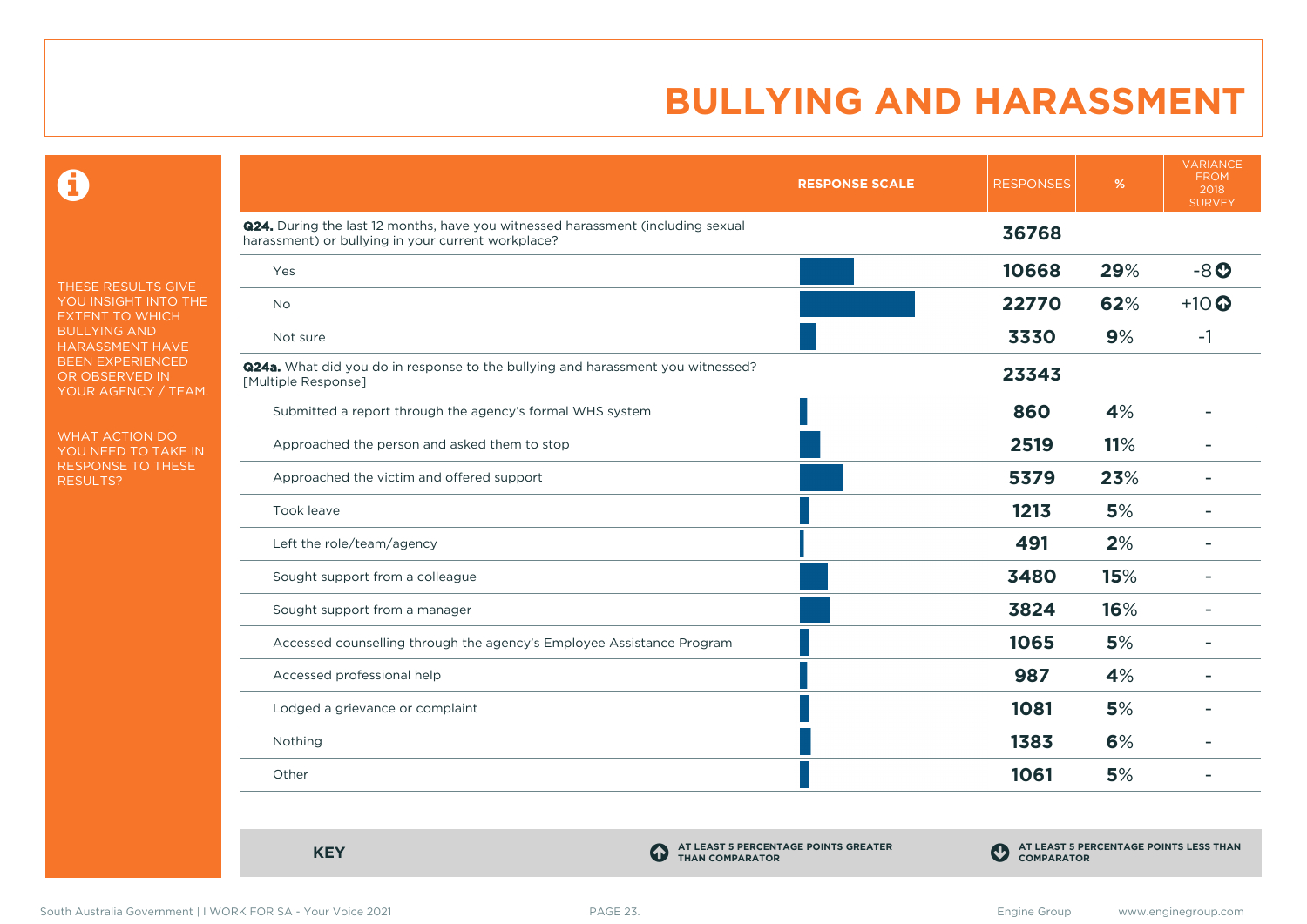$\mathbf \Theta$ 

THESE RESULTS GIVE YOU INSIGHT INTO THE EXTENT TO WHICH BULLYING AND HARASSMENT HAVE BEEN EXPERIENCED OR OBSERVED IN YOUR AGENCY / TEAM.

WHAT ACTION DO YOU NEED TO TAKE IN RESPONSE TO THESE RESULTS?

|                                                                                                                                                      | <b>RESPONSE SCALE</b> | <b>RESPONSES</b> | %   | <b>VARIANCE</b><br><b>FROM</b><br>2018<br><b>SURVEY</b> |
|------------------------------------------------------------------------------------------------------------------------------------------------------|-----------------------|------------------|-----|---------------------------------------------------------|
| <b>Q25.</b> During the last 12 months, have you been subjected to harassment (including<br>sexual harassment) or bullying in your current workplace? |                       | 36733            |     |                                                         |
| Yes                                                                                                                                                  |                       | 6409             | 17% | -4                                                      |
| <b>No</b>                                                                                                                                            |                       | 28066            | 76% | $+5$ $\odot$                                            |
| Not sure                                                                                                                                             |                       | 2258             | 6%  | $-1$                                                    |
| <b>Q25a.</b> What type of harassment or bullying did you experience? [Multiple Response]                                                             |                       | 12188            |     |                                                         |
| Physical behaviour (e.g. assault, aggressive body language)<br>Τ.                                                                                    |                       | 940              | 8%  | $+5$ <sup>O</sup>                                       |
| Sexual harassment                                                                                                                                    |                       | 345              | 3%  | O                                                       |
| Cyberbullying (e.g. harassment via IT or the spreading of gossip/materials<br>intended to defame or humiliate)                                       |                       | 448              | 4%  | $+1$                                                    |
| Verbal abuse (e.g. offensive language, derogatory remarks, threats, shouting or<br>т<br>screaming)                                                   |                       | 3469             | 28% | $\circ$                                                 |
| 'Initiations' or pranks                                                                                                                              |                       | 232              | 2%  | $\circ$                                                 |
| Interference with your personal property or work equipment                                                                                           |                       | 501              | 4%  | -1                                                      |
| Interference with work tasks (i.e. withholding needed information, undermining or<br>sabotage)                                                       |                       | 2912             | 24% | -1                                                      |
| Inappropriate and unfair application of work policies or rules (e.g. perf mgmt,<br>access to leave, access to L&D)                                   |                       | 2186             | 18% | $-2$                                                    |
| Other                                                                                                                                                |                       | 1155             | 9%  | -1                                                      |

**KEY** 

**TEXT CHANGE SINCE 2018 SURVEY**

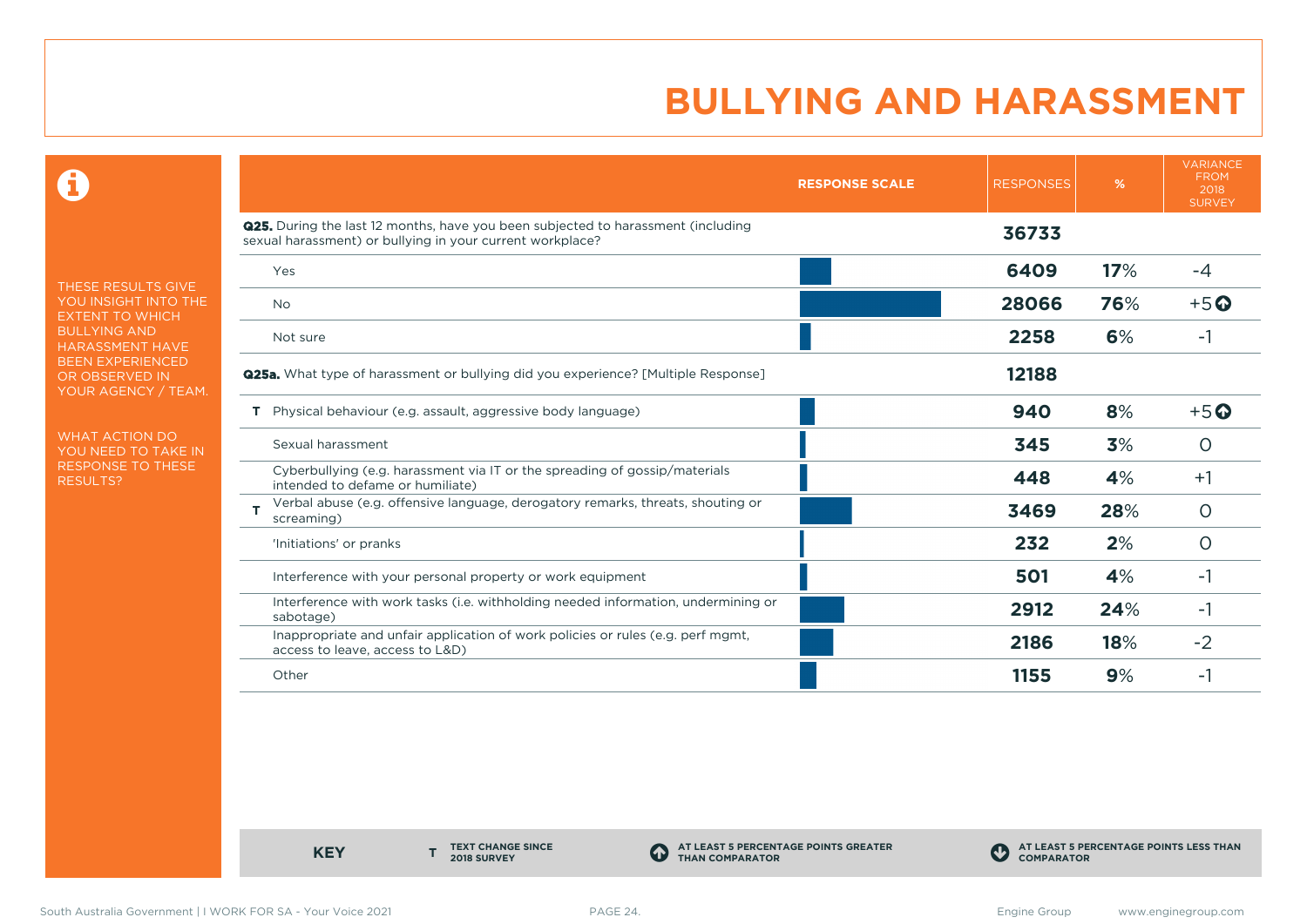0

THESE RESULTS GIVE YOU INSIGHT INTO THE EXTENT TO WHICH BULLYING AND HARASSMENT HAVE BEEN EXPERIENCED OR OBSERVED IN YOUR AGENCY / TEAM.

WHAT ACTION DO YOU NEED TO TAKE IN RESPONSE TO THESE RESULTS?

|                                                                                      | <b>RESPONSE SCALE</b> | <b>RESPONSES</b> | %   | <b>VARIANCE</b><br><b>FROM</b><br>2018<br><b>SURVEY</b> |
|--------------------------------------------------------------------------------------|-----------------------|------------------|-----|---------------------------------------------------------|
| <b>Q25b.</b> Who was responsible for the harassment or bullying? [Multiple Response] |                       | 9883             |     |                                                         |
| Someone more junior than you                                                         |                       | 682              | 7%  | $-11$ <sup>O</sup>                                      |
| Client, customer or stakeholder                                                      |                       | 605              | 6%  | $-6o$                                                   |
| Co-worker<br>Τ.                                                                      |                       | 2619             | 27% | $+5$ <sup>O</sup>                                       |
| A group of co-workers                                                                |                       | 789              | 8%  | $-23o$                                                  |
| Contractor                                                                           |                       | 55               | 1%  | O                                                       |
| Consultant/service provider                                                          |                       | 126              | 1%  | $-6o$                                                   |
| Representative of another South Australian Public Sector agency                      |                       | 73               | 1%  | $-5o$                                                   |
| Your current manager                                                                 |                       | 1659             | 17% | $+16$ <sup>O</sup>                                      |
| A previous manager                                                                   |                       | 999              | 10% | $+9$ $\odot$                                            |
| Someone more senior than you (other than your manager)                               |                       | 2165             | 22% | $+22$                                                   |
| Minister or ministerial adviser                                                      |                       | 30               | 0%  | -1                                                      |
| Unknown                                                                              |                       | 81               | 1%  | $+1$                                                    |

**KEY** 

**TEXT CHANGE SINCE 2018 SURVEY**

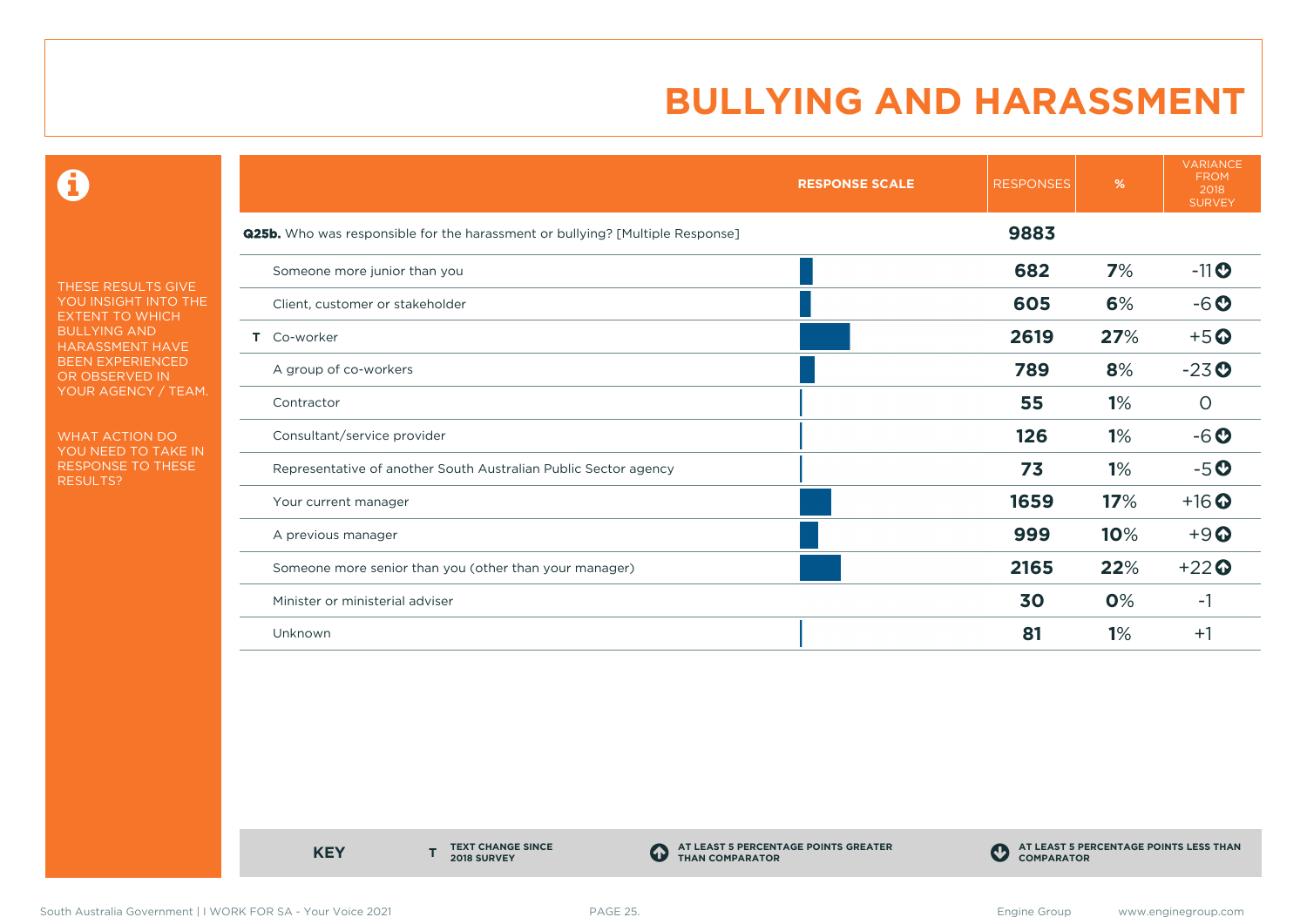$\mathbf \Omega$ 

THESE RESULTS GIVE YOU INSIGHT INTO THE EXTENT TO WHICH BULLYING AND HARASSMENT HAVE BEEN EXPERIENCED OR OBSERVED IN YOUR AGENCY / TEAM.

WHAT ACTION DO YOU NEED TO TAKE IN RESPONSE TO THESE RESULTS?

|                                                                                                                 | <b>RESPONSE SCALE</b> | <b>RESPONSES</b> | %   | <b>VARIANCE</b><br><b>FROM</b><br>2018<br><b>SURVEY</b> |
|-----------------------------------------------------------------------------------------------------------------|-----------------------|------------------|-----|---------------------------------------------------------|
| <b>Q25c.</b> What did you do in response to the bullying and harassment you experienced?<br>[Multiple Response] |                       | 14141            |     |                                                         |
| Lodged an internal grievance or complaint                                                                       |                       | 1142             | 8%  |                                                         |
| Lodged an external complaint (e.g. with the Equal Opportunity Commission,<br>SafeWork SA or the ICAC)           |                       | 145              | 1%  |                                                         |
| Took leave                                                                                                      |                       | 1425             | 10% |                                                         |
| Submitted a workers compensation claim                                                                          |                       | 139              | 1%  |                                                         |
| Left the role/team/agency                                                                                       |                       | 525              | 4%  |                                                         |
| Accessed counselling through the agency's Employee Assistance Program (EAP)                                     |                       | 942              | 7%  |                                                         |
| Accessed professional help (other than EAP)                                                                     |                       | 1047             | 7%  |                                                         |
| Sought support from my manager                                                                                  |                       | 2344             | 17% |                                                         |
| Sought support from a colleague                                                                                 |                       | 3000             | 21% |                                                         |
| Approached the person and asked them to stop                                                                    |                       | 1301             | 9%  |                                                         |
| Nothing                                                                                                         |                       | 1218             | 9%  |                                                         |
| Other                                                                                                           |                       | 913              | 6%  |                                                         |

**KEY C** 

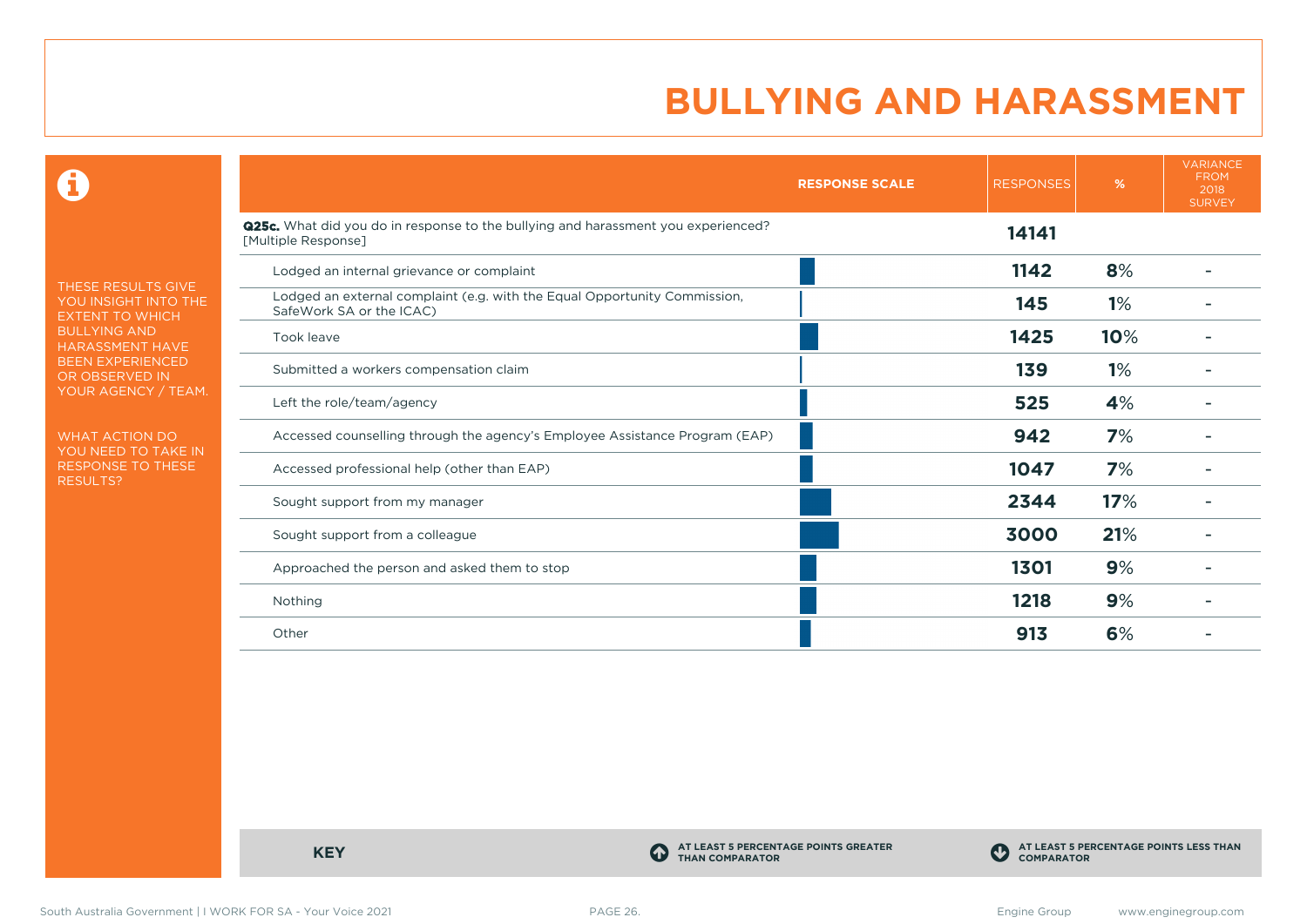$\mathbf \Omega$ 

THESE RESULTS GIVE YOU INSIGHT INTO THE EXTENT TO WHICH BULLYING AND HARASSMENT HAVE BEEN EXPERIENCED OR OBSERVED IN YOUR AGENCY / TEAM.

WHAT ACTION DO YOU NEED TO TAKE IN RESPONSE TO THESE RESULTS?

|                                                                | <b>RESPONSE SCALE</b> | <b>RESPONSES</b> | $\frac{9}{6}$ | <b>VARIANCE</b><br><b>FROM</b><br>2018<br><b>SURVEY</b> |
|----------------------------------------------------------------|-----------------------|------------------|---------------|---------------------------------------------------------|
| <b>Q25d.</b> Was your complaint resolved to your satisfaction? |                       | 1140             |               |                                                         |
| Yes                                                            |                       | 178              | 16%           | $-2$                                                    |
| <b>No</b>                                                      |                       | 622              | 55%           | $+2$                                                    |
| Unsure                                                         |                       | 144              | 13%           |                                                         |
| The complaint is still being processed                         |                       | 196              | 17%           | -                                                       |

**KEY C** 

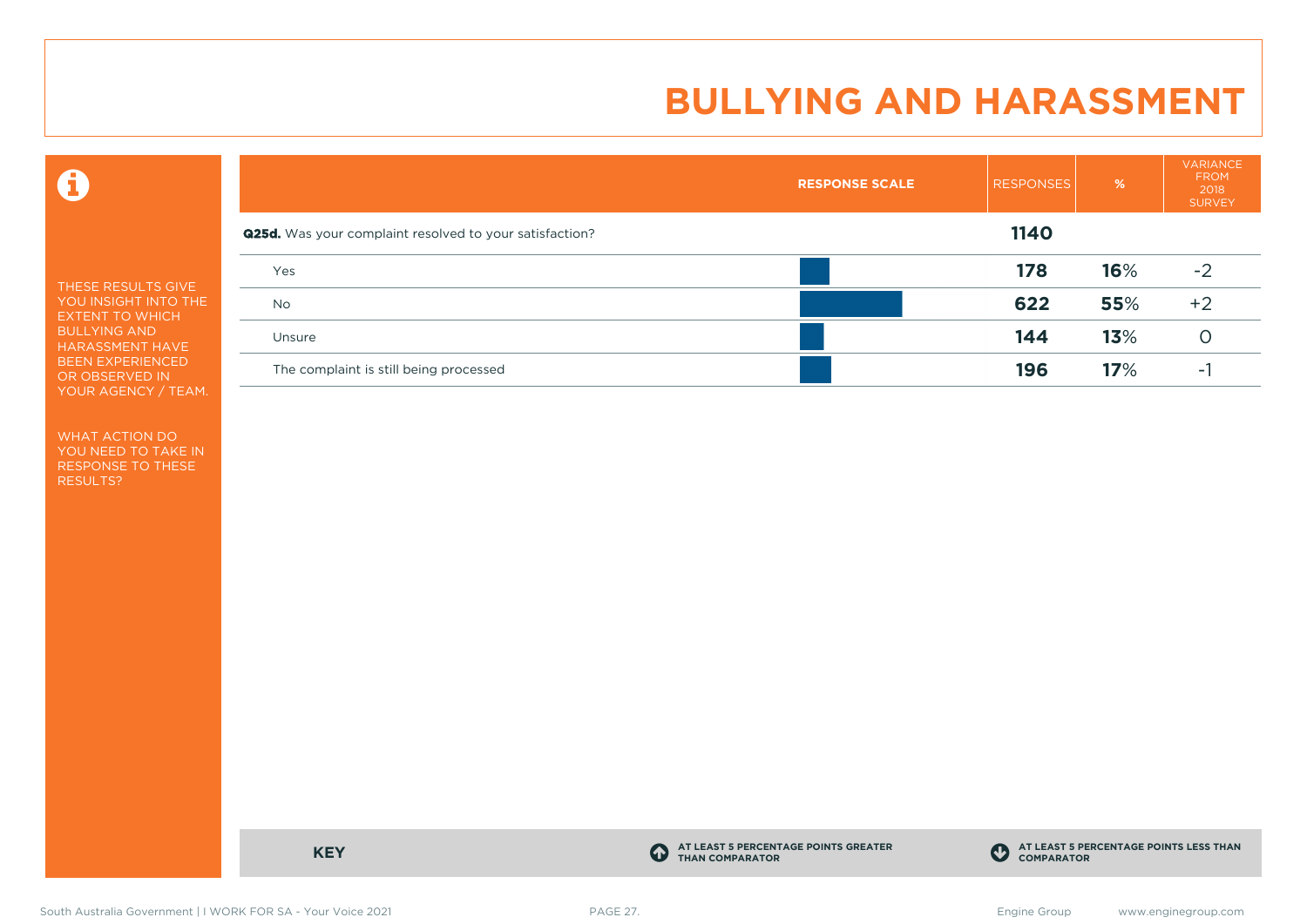$\mathbf \Omega$ 

THESE RESULTS GIVE YOU INSIGHT INTO THE EXTENT TO WHICH BULLYING AND HARASSMENT HAVE BEEN EXPERIENCED OR OBSERVED IN YOUR AGENCY / TEAM.

WHAT ACTION DO YOU NEED TO TAKE IN RESPONSE TO THESE RESULTS?

|                                                             | <b>RESPONSE SCALE</b> | <b>RESPONSES</b> | %   | <b>VARIANCE</b><br><b>FROM</b><br>2018<br><b>SURVEY</b> |
|-------------------------------------------------------------|-----------------------|------------------|-----|---------------------------------------------------------|
| <b>Q25e.</b> Why did you not lodge one? [Multiple Response] |                       | 15140            |     |                                                         |
| The matter was resolved informally                          |                       | 702              | 5%  |                                                         |
| It could affect my career                                   |                       | 2188             | 14% |                                                         |
| It could affect my working relationships                    |                       | 2737             | 18% |                                                         |
| Managers accepted the behaviour                             |                       | 1499             | 10% |                                                         |
| I did not trust that action would be taken                  |                       | 3151             | 21% |                                                         |
| I didn't think anyone would believe me                      |                       | 654              | 4%  |                                                         |
| I did not have enough evidence                              |                       | 754              | 5%  |                                                         |
| I did not think the harassment/bullying was serious enough  |                       | 893              | 6%  |                                                         |
| I did not know how to report it                             |                       | 578              | 4%  |                                                         |
| I thought the reporting process was too difficult           |                       | 560              | 4%  |                                                         |
| I thought that action would be too slow                     |                       | 467              | 3%  |                                                         |
| Other                                                       |                       | 957              | 6%  |                                                         |

**KEY C** 

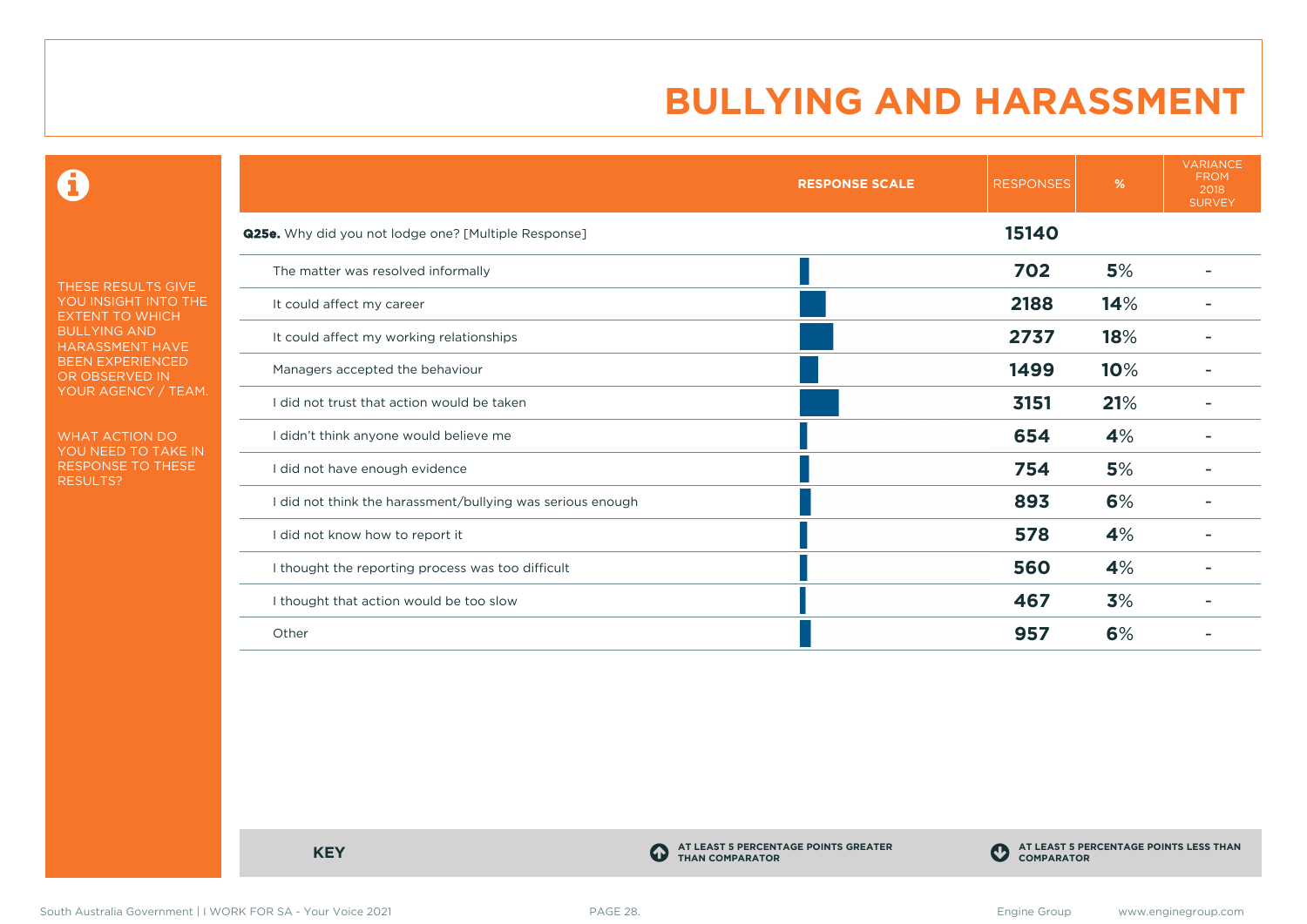# **DISCRIMINATION**

 $\mathbf \Theta$ 

THESE RESULTS GIVE YOU INSIGHT INTO EXPERIENCES OF DISCRIMINATION IN THIS AGENCY / TEAM

WHAT ACTION DO YOU NEED TO TAKE IN RESPONSE TO THESE RESULTS?

|                                                                                                                      | <b>RESPONSE SCALE</b> | <b>RESPONSES</b> | %   | <b>VARIANCE</b><br><b>FROM</b><br>2018<br><b>SURVEY</b> |
|----------------------------------------------------------------------------------------------------------------------|-----------------------|------------------|-----|---------------------------------------------------------|
| Q26. During the last 12 months, in your current agency, have you personally<br>experienced workplace discrimination? |                       | 36675            |     |                                                         |
| <b>No</b>                                                                                                            |                       | 29965            | 82% |                                                         |
| Yes, from people in my agency                                                                                        |                       | 3316             | 9%  |                                                         |
| Yes, from people outside my agency                                                                                   |                       | 389              | 1%  |                                                         |
| Don't know                                                                                                           |                       | 3005             | 8%  |                                                         |

**KEY C** 

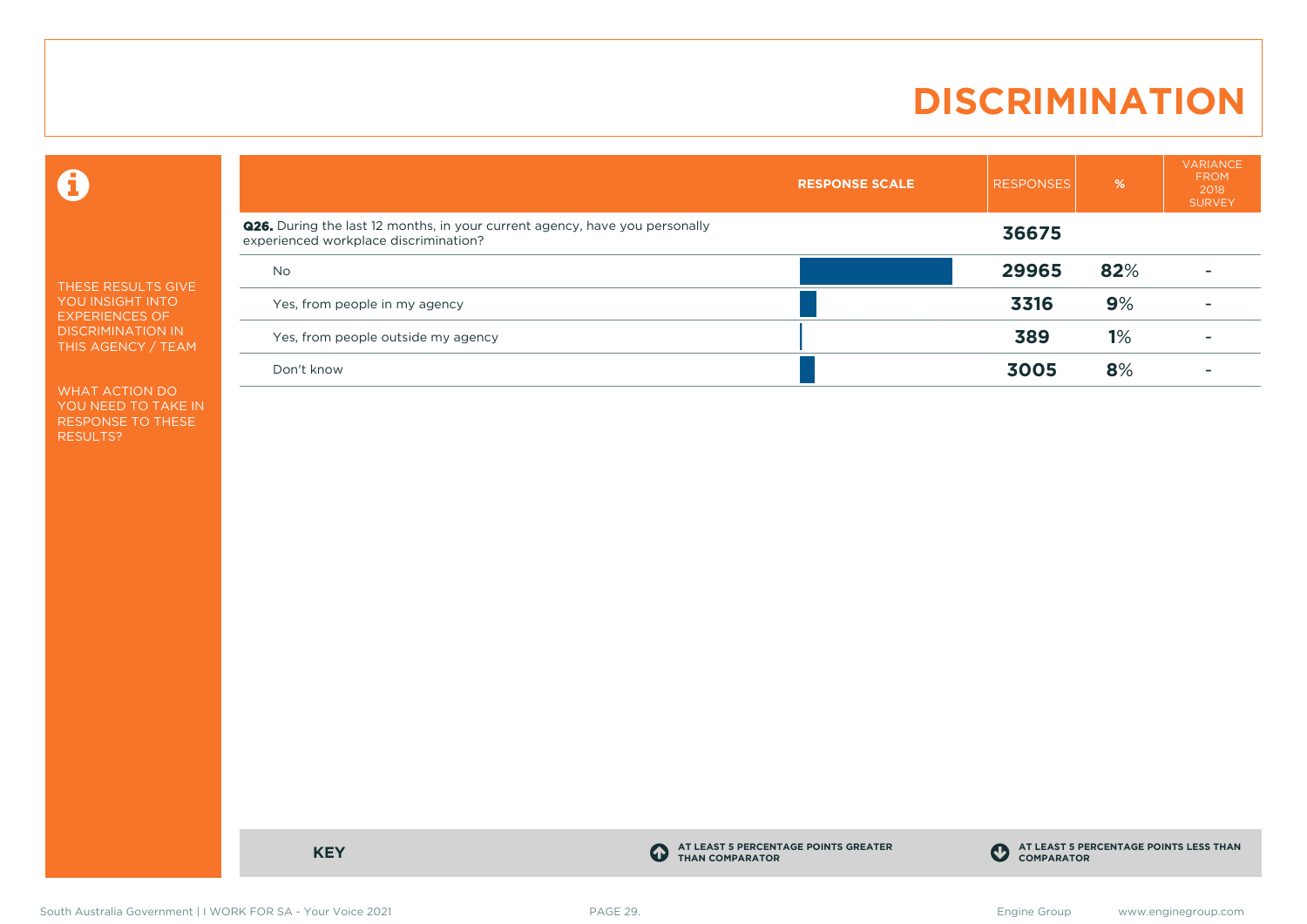#### **DISCRIMINATION**

 $\mathbf \Theta$ 

THESE RESULTS GIVE YOU INSIGHT INTO EXPERIENCES OF DISCRIMINATION IN THIS AGENCY / TEAM

WHAT ACTION DO YOU NEED TO TAKE IN RESPONSE TO THESE RESULTS?

|                                                                                | <b>RESPONSE SCALE</b> | <b>RESPONSES</b> | $\%$ | <b>VARIANCE</b><br><b>FROM</b><br>2018<br><b>SURVEY</b> |
|--------------------------------------------------------------------------------|-----------------------|------------------|------|---------------------------------------------------------|
| Q26a. What was the type of discrimination you experienced? [Multiple Response] |                       | 5791             |      |                                                         |
| Age                                                                            |                       | 862              | 15%  | $\overline{\phantom{0}}$                                |
| Breastfeeding                                                                  |                       | 16               | 0%   |                                                         |
| Caring responsibilities                                                        |                       | 339              | 6%   |                                                         |
| Disability/impairment                                                          |                       | 206              | 4%   | $\overline{\phantom{a}}$                                |
| Gender identity/gender history                                                 |                       | 288              | 5%   | ۰                                                       |
| Marital status                                                                 |                       | 93               | 2%   | $\overline{\phantom{0}}$                                |
| Part-time work status                                                          |                       | 502              | 9%   |                                                         |
| Political conviction including trade union activity                            |                       | 136              | 2%   |                                                         |
| Pregnancy including maternity/paternity leave status                           |                       | 96               | 2%   |                                                         |
| Race/cultural background                                                       |                       | 824              | 14%  |                                                         |
| Religious conviction                                                           |                       | 75               | 1%   |                                                         |
| Sex                                                                            |                       | 451              | 8%   |                                                         |
| Sexual orientation                                                             |                       | 91               | 2%   |                                                         |
| Work from home/remote status                                                   |                       | 362              | 6%   |                                                         |
| Physical health/mental health challenges (not defined as a disability)         |                       | 559              | 10%  |                                                         |
| Other                                                                          |                       | 891              | 15%  |                                                         |

**KEY C** 

**AT LEAST 5 PERCENTAGE POINTS GREATER THAN COMPARATOR**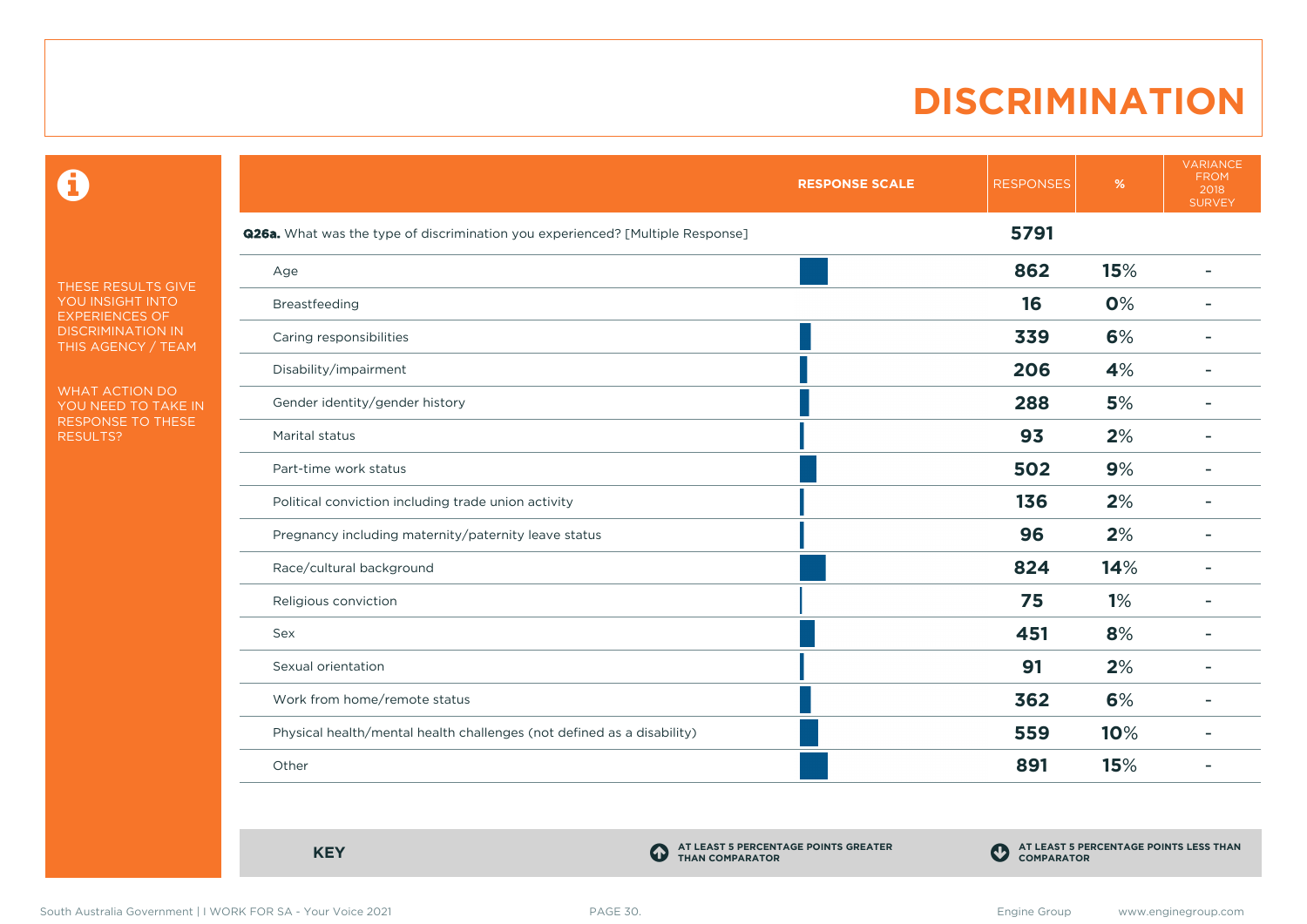# **APPENDIX A: METHODOLOLOGY**

#### SURVEY TIMEFRAME

This report contains results for the I WORK FOR SA - Your Voice Survey 2021, which was open from 27 April to 28 May 2021.

#### INDEX CALCULATIONS

Where questions have been grouped together to form an index for example Enabling High Performance, this has been calculated by adding the positive scores of all items in the group, and then dividing by the total number of respondents across all questions in the group to create a % positive average figure. For ease of reporting this figure has been rounded. Please note this does not apply to the Engagement Index which has been calculated using the method outlined below.

#### EMPLOYEE ENGAGEMENT INDEX

Scores are assigned to each of the question responses in the index (100% Strongly agree, 75% Agree, 50% Neither agree nor disagree, 25% Disagree, and 0% Strongly disagree). Once the scores are added together these are then divided by the number of respondents to create an average % positive. For ease of reporting this figure has been rounded.

#### KEY DRIVER ANALYSIS

Experience tells us that a successful response to survey results requires focus on key priorities. Key driver analysis (KDA) helps identify these priority areas. Statistical techniques including factor and regression analysis identifies the factors (groups of questions) and individual questions with the strongest influence on your engagement index.

Firstly, factor analysis identifies patterns in the survey questions, allowing us to see if a group of questions are measuring the same underlying characteristic(s) (i.e. they belong to the same survey theme). This statistical technique assumes that when questions are answered in a similar way, the employee is thinking about the same underlying theme.

Regression analysis is then used to identify questions most likely to influence and drive employee engagement within each theme. This is achieved by developing a statistical model which determines the importance ('weight') of each question on engagement. These weights are used to identify which questions have the most impact on engagement. Once we know the highest impacting factors, to simplify reporting we take the highest impacting questions from the top factors to determine 5 key driver questions.

In order to assist smaller organisations and teams to obtain a set of priorities or 'key drivers' we also use local driver analysis (LDA). This is an automated technique which uses correlation analysis to explore the relationship between the survey questions and engagement. Correlation will rank survey questions, and the top 5 are reported as 'key drivers'. Where a team has less than 20 respondents' drivers are inherited from the parent unit.